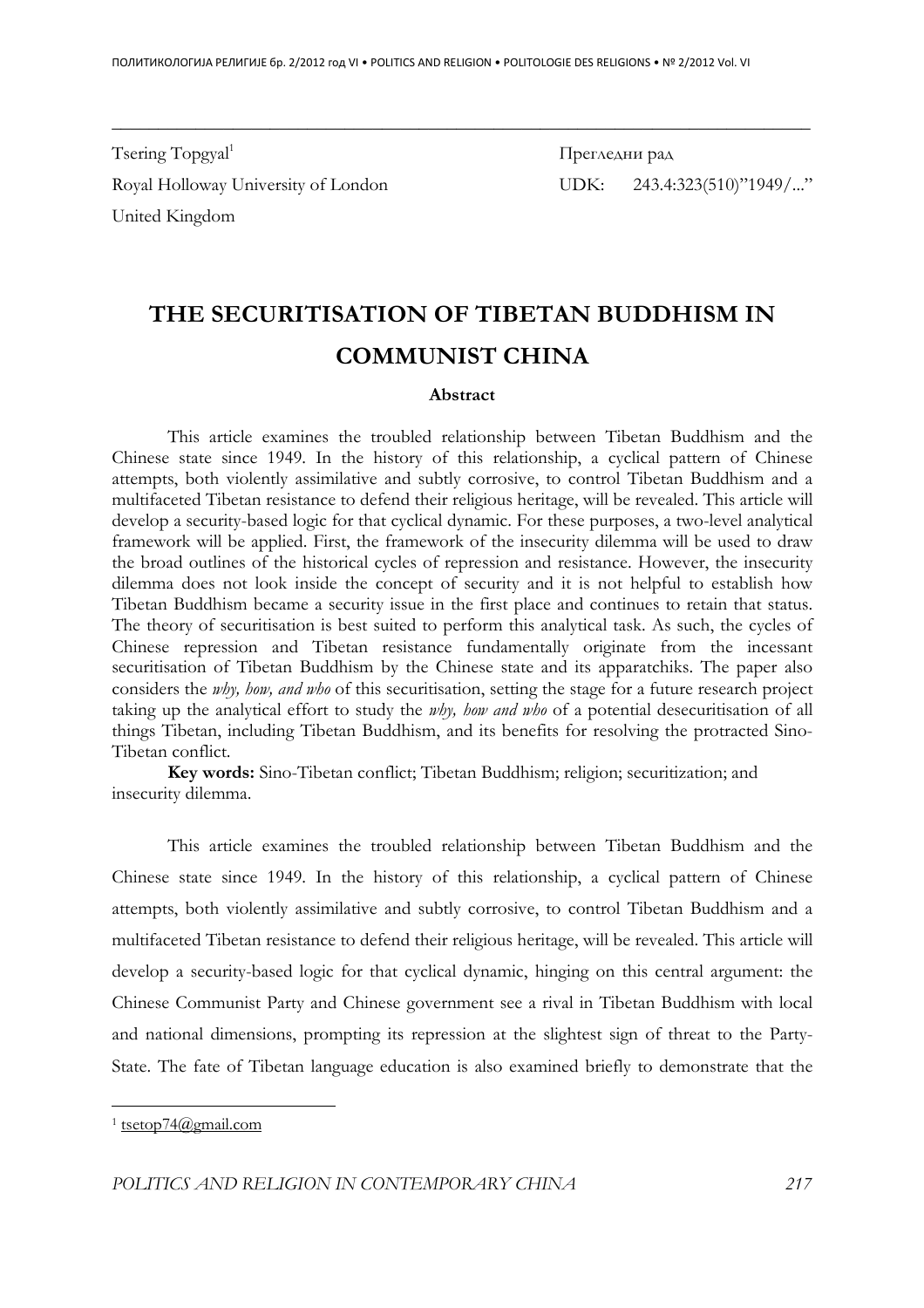same argument holds across a range of cultural fields. For these purposes, a two-level analytical framework will be applied. First, the framework of the insecurity dilemma will be used to draw the broad outlines of the historical cycles of repression and resistance. However, the insecurity dilemma does not look inside the concept of security and it is not helpful to establish how Tibetan Buddhism became a security issue and continues to retain that status. The theory of securitisation is best suited to perform this analytical task.

 Accordingly, this article is organised into four key sections. First, the theoretical framework will be introduced in the following section. The next section gives a brief overview of Tibetan Buddhism. Then, the historical cycles of the insecurity dilemma surrounding Tibetan Buddhism from 1949 to the present day will be chronicled. The fourth section examines how Tibetan Buddhism has been constructed and reconstructed as a security issue by the Chinese Party-State, before concluding the article.

## **The Insecurity Dilemma and Securitisation: two-level analytical framework**

The insecurity dilemma begins when an insecure state, owing to a sense of state weakness, engages in state-building to increase its security in terms of nation-building, institutional integration and infrastructural development. However, other groups—ethno-national, racial, religious, linguistic and ideological—within that state interprets the state's policies and practices [state-building] as threatening their identities, and resist in ways that are almost as multi-faceted as the arsenal of statecraft, and unwittingly enhances the state's sense of weakness and insecurity.<sup>2</sup> A caveat: while the possibilities in terms of the adversarial non-state groups are legion, this article will use the Tibetans as an ethno-religious group living within the frontiers of a multi-national imperial state. Paradoxically, while the state and its adversarial groups begin with the motive of improving their respective security conditions, both ends up having less security, locking them into perverse cycles of state-building and resistance.<sup>3</sup>

<sup>2</sup> Tsering Topgyal, "The Insecurity Dilemma and the Sino-Tibetan Conflict", PhD Thesis, London School of Economics and Political Science, 2012: 123-27; Brian L. Job (Ed.) *The Insecurity Dilemma: National Security of Third World States*, Boulder, CO: Lynne Rienner, 1992; John Glenn, 'The Interrugnum: The South's Insecurity Dilemma,' *Nations and Nationalism,* Vol. 3, No. 1, 1997: 45-63; Georg Sorensen, 'After the Security Dilemma: The Challenges of Insecurity in Weak States and the Dilemma of Liberal Values,' *Security Dialogue,* Vol. 38, No. 3, 2007: 357–378; Yong-Pyo Hong, *State Security and Regime Insecurity: President Syngman Rhee and the Insecurity Dilemma in South Korea, 1953-60,* Palgrave Macmillan, 1999.

<sup>3</sup> For more about the insecurity dilemma and its applications, see Brian L. Job, *The Insecurity Dilemma: National Security of Third World States*, Boulder, CO: Lynne Rienner, 1992; Mohammed Ayoob, "Security in the Third World: The Worm About to Turn?" *International Affairs,* Vol. 60, No. 1, Winter 1983-84; "The Security Problematic of the Third World," *World Politics,* Vol. 43, No. 2, 1991; *The Third World Security*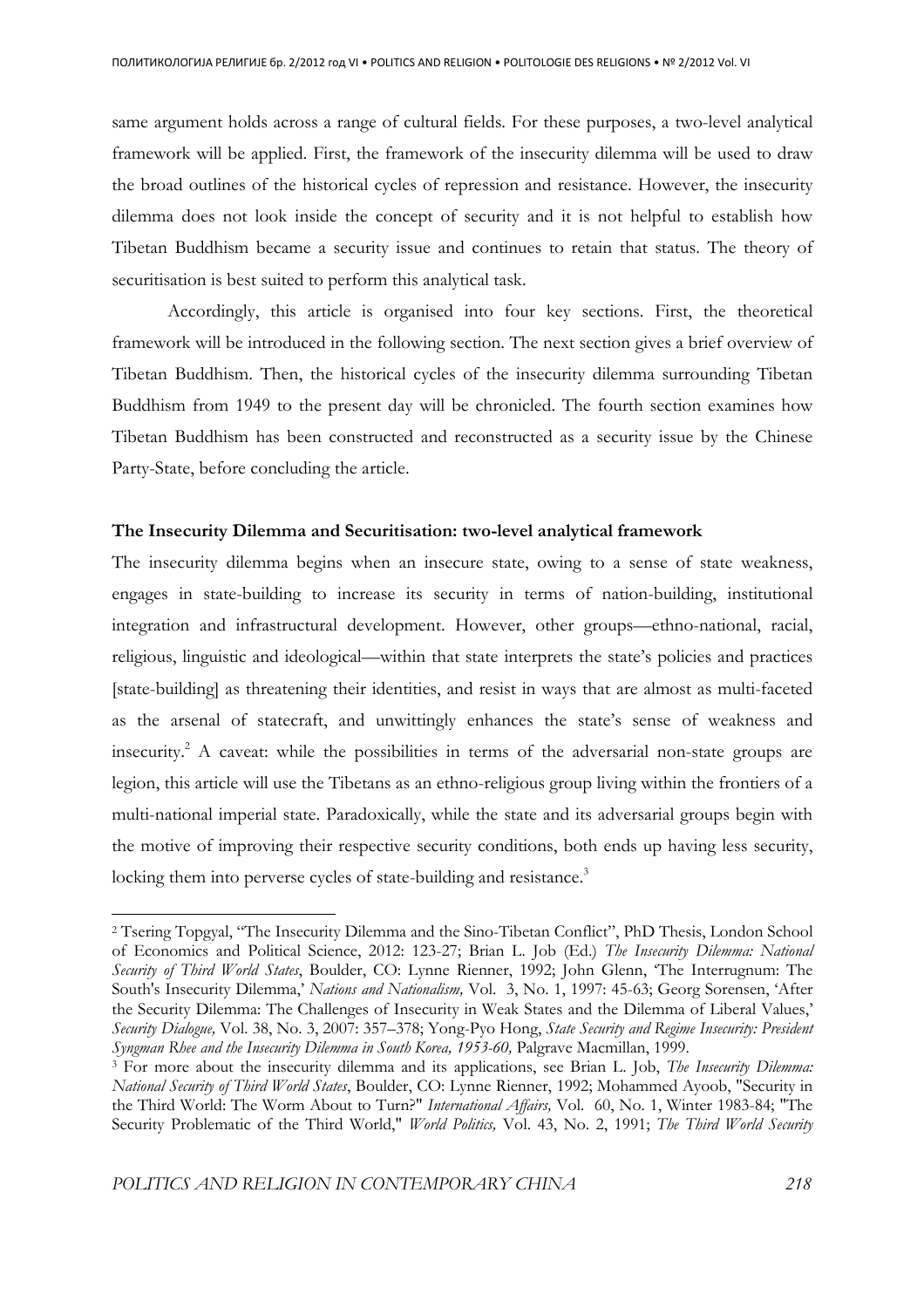While the insecurity dilemma is helpful to set-up the cyclical interplay of the security competition between the state and its internal rivals, it does not look into the concept of security and fails to help us understand how something treated as a security issue becomes one in the first place and gets perpetuated over time. The theory of securitisation, developed by the Copenhagen School of security studies, serves this purpose the best.<sup>4</sup>

 The Copenhagen School differentiates itself from the treatment of security issues as objectively or subjectively present by traditional and constructivist security theories by treating all public issues as lying on a spectrum ranging from non-political (not on the state's agenda) through political (statist agenda) to securitised (extra-legal and beyond politics, i.e. presenting an issue as an existential threat requiring emergency or extraordinary counter-measures).<sup>5</sup> Hence, security is a special kind of politics. The Copenhagen School's distinctive trade-mark is the treatment of security as a "speech act" or discursive construction of security. Speech acts "bring into being *as* a security situation by successfully representing it as such."<sup>6</sup> As Buzan, Waever and de Wilde wrote:

For the analyst to grasp this act [securitisation], the task is not to assess some objective threats that "really" endanger some object to be defended or secured; rather, it is to understand the processes of constructing a shared understanding of what is to be considered and collectively responded to as a threat. The process of securitisation is what in language theory is called a speech act. It is not interesting as something more real; it is the utterance itself that is the act. By saying the words, something is done (like betting, giving a promise, naming a ship).<sup>7</sup>

Any issue (not just political and military issues) can be placed in the security realm when a securitising actor (state as well as non-state) defines to an audience that there is an existential threat to one or more values (referent objects that include national defence, regimes, sovereignty,

*Predicament: State Making, Regional Conflict, and the International System,* Boulder, CO: Lynne Rienner Publishers,1995; Georg Sorensen, "After the Security Dilemma: The Challenges of Insecurity in Weak States and the Dilemma of Liberal Values," *Security Dialogue,* Vol. 38, No. 3, 2007: 357–378; John Glenn, "The Interrugnum: The South's Insecurity Dilemma." *Nations and Nationalism,* Vol. 3, No. 1, 1997: 45-63; Yong-Pyo Hong, *State Security and Regime Insecurity: President Syngman Rhee and the Insecurity Dilemma in South Korea, 1953-60,* Palgrave Macmillan, 1999.

<sup>4</sup> Barry Buzan, Ole Waever and Jaap de Wilde, *Security: A New Framework for Analysis,* Boulder and London: Lynne Rienner, 1998; Ulrik Pram Gad and Karen Lund Petersen (Eds.) "Special issue on The Politics of Securitization," *Security Dialogue,* Vol. 42, Issue 4-5, August-October 2011; Michael C. Williams, "Words, Images, Enemies: Securitization and International Politic," *International Studies Quarterly,* Vol. 47, 2003: 511–31; Thierry Balzacq, "The Three Faces of Securitisation: Political Agency, Audience and Context," *European Journal of International Relations,* Vol 11, 2005: 171- 201.

<sup>5</sup> Ibid: 23-4; Barry Buzan and Lene Hansen, *The Evolution of International Security Studies,* Cambridge: Cambridge University Press, 2009: 214.

<sup>6</sup> Williams 2003: 513.

<sup>7</sup> Buzan, Waever and de Wilde 1998: 26; Williams 2003: 513.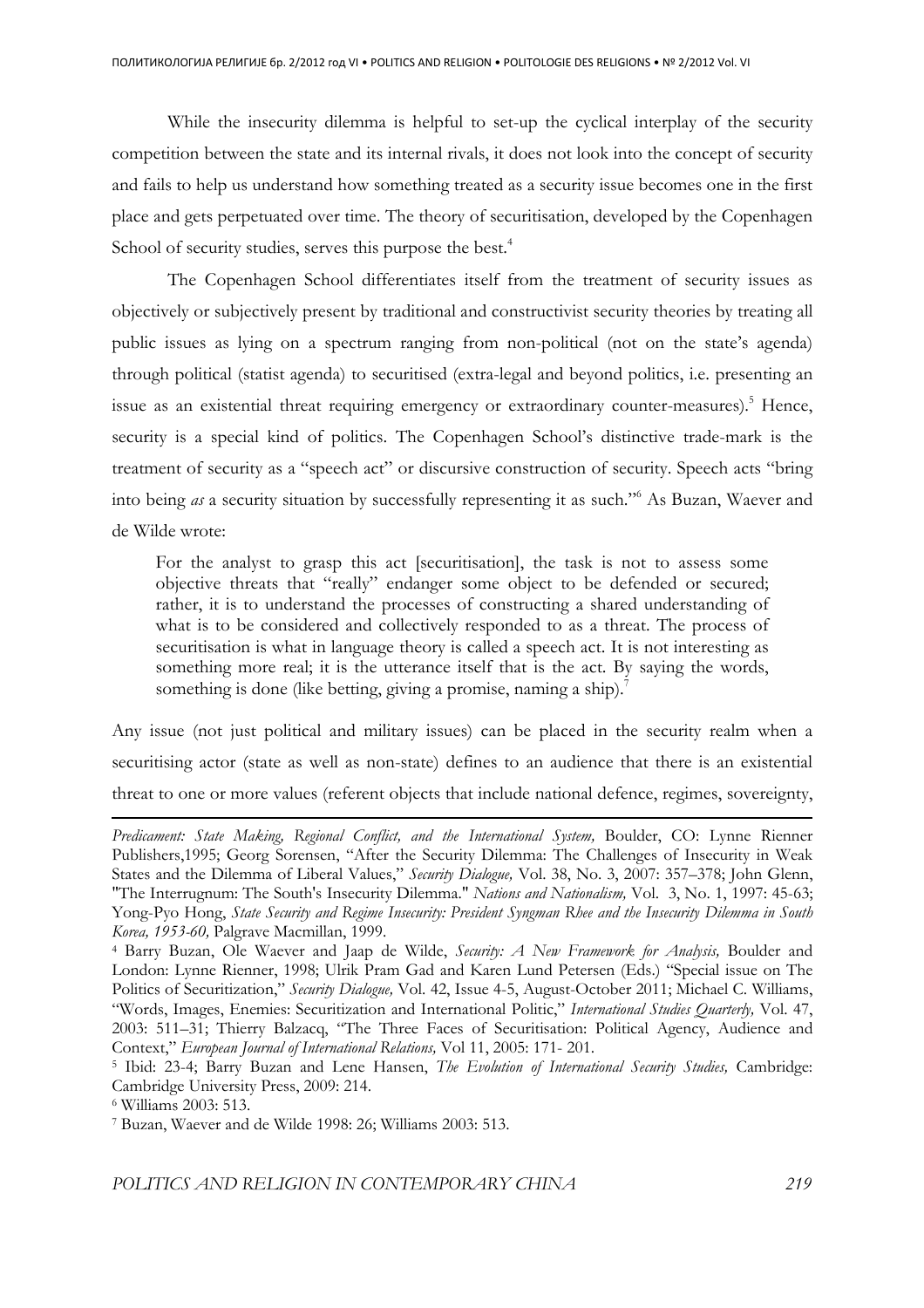state institutions, ideology, economy, identity, environment, and so on) and recommends counter-measures that violate the normal social rules, legal strictures and political relations.<sup>8</sup> What differentiates successful securitisation from an unsuccessful one (a mere securitising move) is the audience's acceptance or rejection of the securitising actor's presentation of an issue as existentially threatened and its recommendation of emergency defensive measures.<sup>9</sup> A successful securitisation therefore contains three features: "existential threats, emergency action and effects on inter-unit [political] relations by breaking free of rules."<sup>10</sup> There are two facilitating conditions for a successful securitisation: "(1) the internal, linguistic-grammatical [the grammar and vocabulary of security and constructing 'a plot that includes existential threat, point of no return, and a possible way out']…and (2) the external, contextual and social" i.e. the social standing or capital of the securitising actor and the nature of the threat. $11$ 

It is necessary to clarify here that it is neither necessary to utter the specific word "security" nor is its utterance more facilitating of securitisation. As the Copenhagen School writes:

It is important to note that the security speech act is not defined by uttering the word *security*. What is essential is the designation of an existential threat requiring emergency action or special measures and the acceptance of that designation by a significant audience.<sup>12</sup>

Another caveat is that securitisations can become sedimented "rhetorically and discursively, culturally, and institutionally" to make them subject to probabilistic analysis.<sup>13</sup> This is especially relevant when we are dealing with socially constructed 'objects' like identity.<sup>14</sup> Because it is beyond the scope of this article to develop the theory or engage in a comprehensive critical review, these basic insights of securitisation theory will inform the examination of how the Chinese have securitised Tibetan Buddhism later on. Before that, a short overview of the Tibetan Buddhist tradition is in order.

<sup>8</sup> Ibid.

<sup>9</sup> Buzan, Waever and de Wilde 1998: 25.

<sup>10</sup> Ibid: 26; Williams 2003: 514.

<sup>11</sup> Buzan, Waever and de Wilde 1998: 32-3.

<sup>12</sup> Ibid: 27.

<sup>13</sup> Ibid: 27-8; Williams 2003: 514.

<sup>14</sup> Barry Buzan and Ole Waever, 'Slippery? Contradictory? Sociologically Untenable? The Copenhagen School Replies,' *Review of International Studies*, Volume 23, 1997: 107.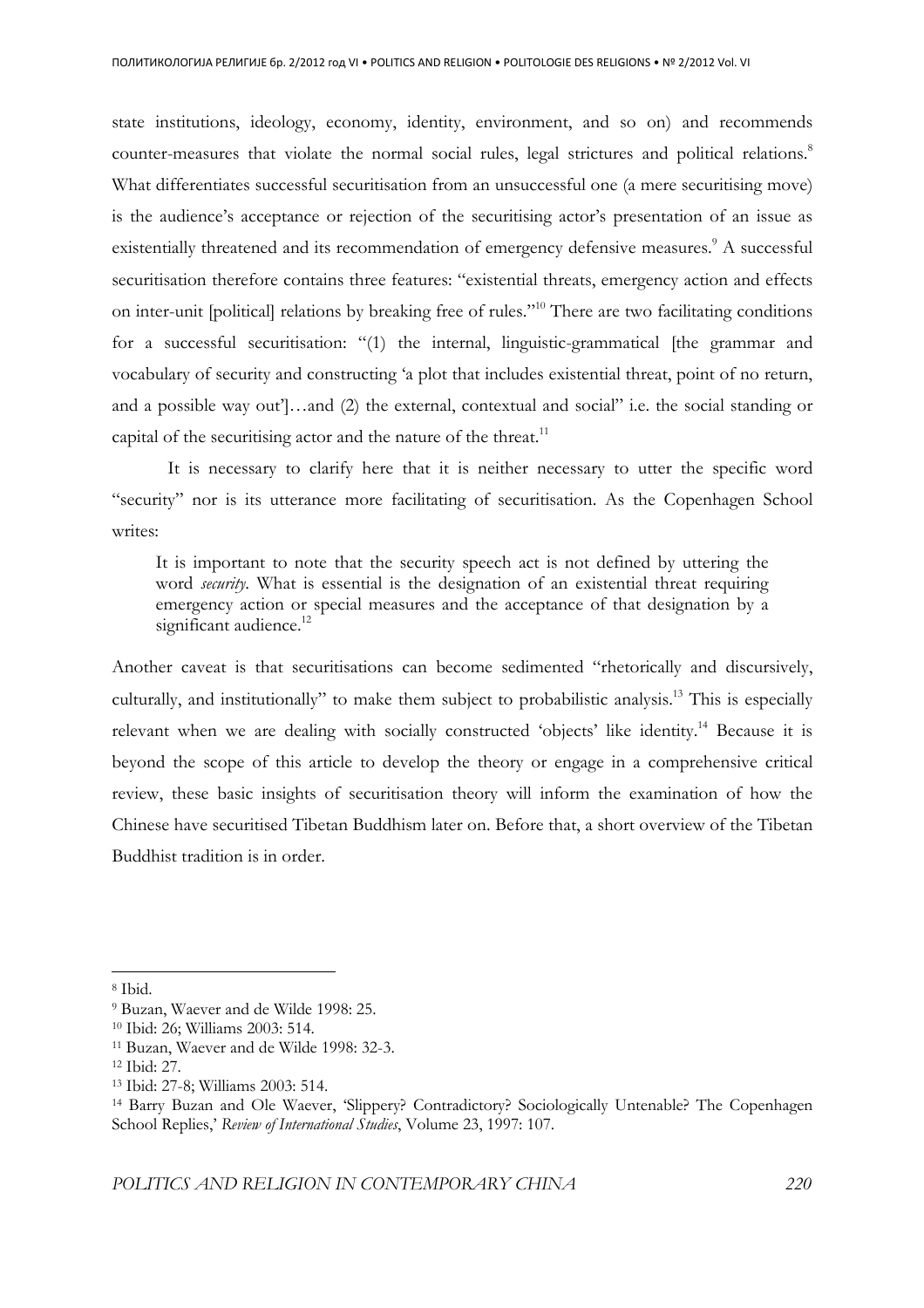## **Tibetan Buddhism: an overview**

Buddhism first came to Tibet in the  $7<sup>th</sup>$  century during the reign of the Tibetan emperor Songtsen Gampo (617/18-649/50). One of his descendants Emperor Trisong Detsen (A.D. 756- 797) declared Buddhism as the state religion and showered imperial patronage to Buddhist practitioners and institutions, including appointing monks to the most important ministerial positions.<sup>15</sup> By inviting renowned Indian Buddhist masters, principally Shantarakshita, Kamalashila and Padmasambhava, Trison Detsen laid a strong foundation for the propagation of Buddhism in Tibet.<sup>16</sup> The first Tibetan monastery of Samye was constructed and a set of seven Tibetans became the first Tibetans to come fully ordained monks.<sup>17</sup> Additionally, Trisong Detsen also presided over a spiritual debate between the Chan Chinese monks and Indian Buddhists, which the latter won with great religious-historical significance for the development of Tibetan Buddhism. Trisong's great grandson, Tri-ralpachen (806-841) further expanded this statepatronage to the Buddhist clergy, $^{18}$  to the great displeasure of the practitioners of Bon, the original religion of Tibet, and arguably also some secular minded personalities in his court. Triralpachen was assassinated in 841, after which, his elder brother Udum Tsenpo, more popularly known as Lang Dharma (A.D. 803-46), ascended to the throne. Depending on which source one is using, Lang Dharma was either a rabid anti-Buddhist ruler, who destroyed Buddhism in favour of Bon, or a secular reform-minded emperor who was concerned about the fact that patronage towards Buddhism was taking away resources from the considerable administrative and military requirements of an empire stretching from Eastern Afghanistan in the West to China in the East and parts of present day South Asia in the South to the Tarim basin (Central Asia) in the North.<sup>19</sup> Whatever the reasons, Lang Dharma himself was assassinated by a Buddhist monk

l

<sup>15</sup> Stein, R.A., *Tibetan Civilisation,* London: Faber and Faber, 1972: 141-43.

 $^{16}$  ङ $\,$ षण्ड्राद्मुव:क्रॅ्ट्रा (Tsalpa Kunga Dorje), देव:बेर:द्बरसॅग (The Red Annals), तुम:द्वगर:ब्लॅंच्च्च:वड्डेब्

લજણ (Dhungkar Lobsang Thinley) (Ed.), Beijing: విష్యూష સેજ્ઞાજણ (Nationalities Publishing House), 1993: 36-38 (hereafter, The Red Annals); Blondeau, Anne-Marie and Buffetrille, Katia (Eds.) Authenticating Tibet: Answers to China's 100 Questions, Berkeley, Los Angeles and London: University of California Press, 2008: 8-9.

<sup>17</sup> Red Annals 1993: 37.

<sup>18</sup> Ibid: 143.

<sup>19</sup> Red Annals 40-41, like most Buddhist sources, claims that Lang Dharma "destroyed the Buddha's dharma". On the contrary Karmay argues that Lang Dharma merely reduced the level of state patronage towards monastic Buddhism in light of the pressures for material resources for administering a sprawling empire and man power for administrative and war-fighting capacity. See वराबर पाइन आवर बेदुः। [Samten Karmay] नर्डद र्ये शुशुषा दर अदर देते हेल शुशुर नदे कुष राज अर्दर ख़ुला [Royal History of the Divine Prince Dharma and the Aftermath] द्<sup>न्</sup>रब्गञ्चा [Dharamsala], 1986.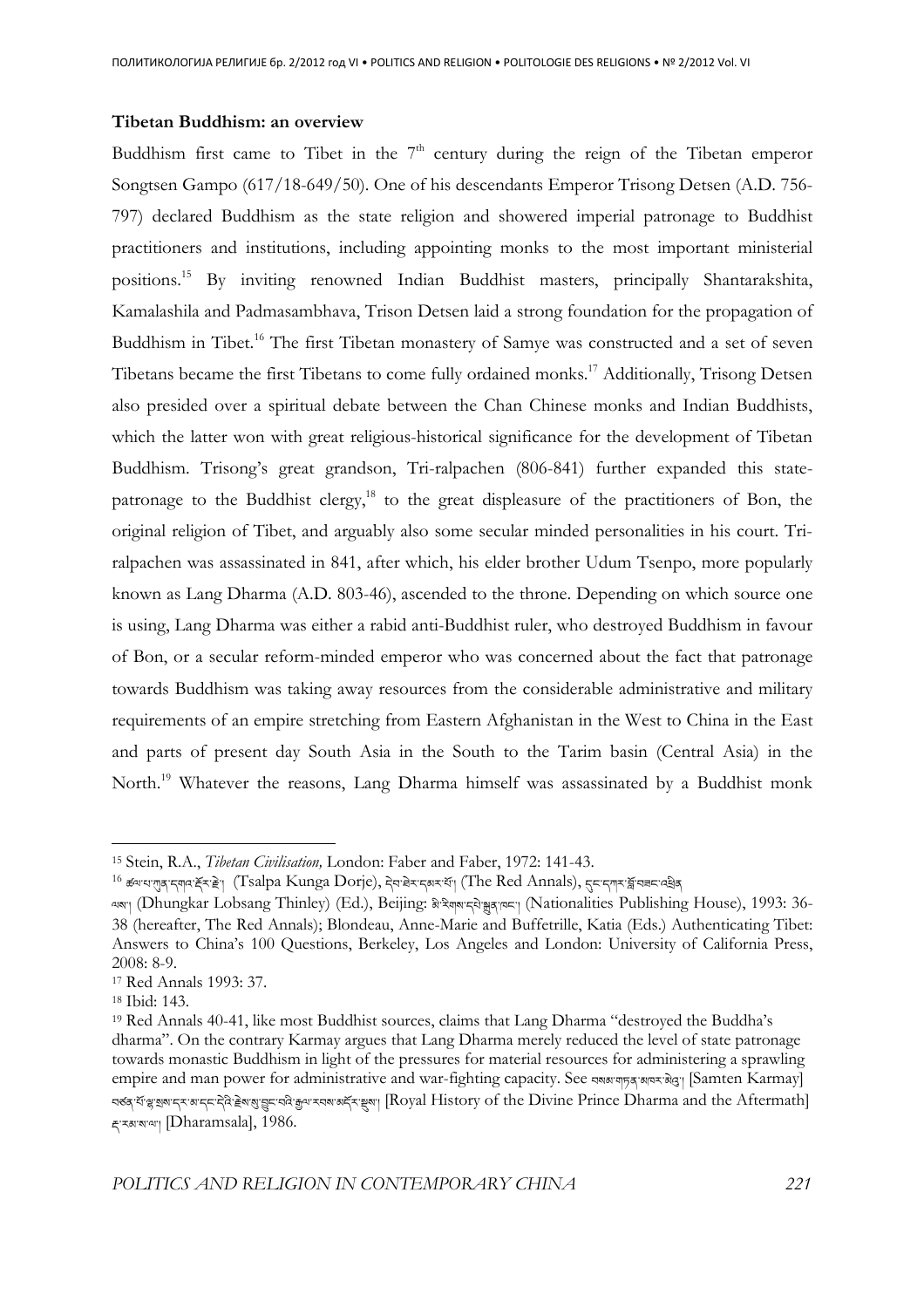around 846. His death was followed by a divisive power-struggle between two of his queens, each of whom claimed to have a son fathered by the emperor.

 Lang Dharma's death spelt the breakup of the Tibetan empire. Tibetans call this the 'time of fragmentation (ज़बेयासुदे!रुबा) or fragmentation (ज़बेयासु अक्रेद). In the next one hundred years, for reasons that even historians have still not ascertained, Buddhism disappeared from much of Tibet. Tibetans refer to the spread of Buddhism in Tibet up to this point as the "Early Propagation of the Faith" (བསྲུན་པ་སྲུ་ར་). Starting from the Eastern and Western peripheries of the erstwhile empire, Buddhism began to be revived in what Tibetans call "resuscitating the embers of the faith" (བསྲུན་པའེ་མེ་རོ་གསོས་པ་) or the "Latter Propagation of the Faith" (བསྲུན་པ་ལྲི་དར་). It was during this period, roughly starting in the later part of the  $10<sup>th</sup>$  Century, when the four sects of Tibetan Buddhism began to take shape. Those who remained faithful to or traced their tradition to the Buddhist masters of the above-mentioned imperial period came to be known as Nyingmapa  $(\frac{2}{3}c)^{2}$ མ་པ་), or the Ancient Ones. Around 1073, an ancient noble family founded the Sakya sect of Tibetan Buddhism.<sup>20</sup> The various sub-sects of Kagyu (བཀའ་རྒྱང་) also originated in the 12<sup>th</sup> century.<sup>21</sup> Building upon an order, which originated as Kadampa in the 11<sup>th</sup> century, Tsongkhapa founded the Geluk ( $\pi$ qiqqqv) sect in 14<sup>th</sup>-15<sup>th</sup> centuries. In the 11<sup>th</sup> century, the followers of Bon, the indigenous religion of Tibet, had also organised themselves doctrinally and institutionally along similar lines as the rival Buddhist sects. In fact, the Bonpos and the Buddhists had borrowed from each other extensively in terms of philosophy, rituals and institutions that they have become almost indistinguishable from each other. It is not without reason that Bon teachers in the West promote their religion as "Bon Buddhism".<sup>22</sup> Especially among the Buddhist sects, they differ from each other only ritually and on the emphasis that they put on certain practices, but they share the same fundamental tenets. This has been the case down to the modern times. Therefore, any analysis dealing with religion in Tibet has to be sensitive to this diversity amidst uniformity. Any analysis of the politics of Tibetan Buddhism also has to take account of what it means for the Tibetans.

 Buddhism is at the core of Tibetan culture, society and national identity. It is the chief source of national pride. As Goldstein wrote, "Tibetan Buddhism...exemplified for Tibetans the

l

<sup>20</sup> ga ซึต ซึ่ง จะ จิต ซึ่ง จิต สิต สุด Sang [Phuntsok Tsering (Ed.)] จัราติ จัตุ จัตุ จัลส จิต สุด ลิต [A Chronology of Key Events in Tibetan History], नेहेन्द्री रेणबादुरी क्का (Beijing: People's Printing Press), 1991: 17; Stein 1972: 75.

<sup>21</sup> Ibid.

<sup>22</sup> See the website of Ligmincha Institute, based in America, for instance, available at https://www.ligmincha.org/.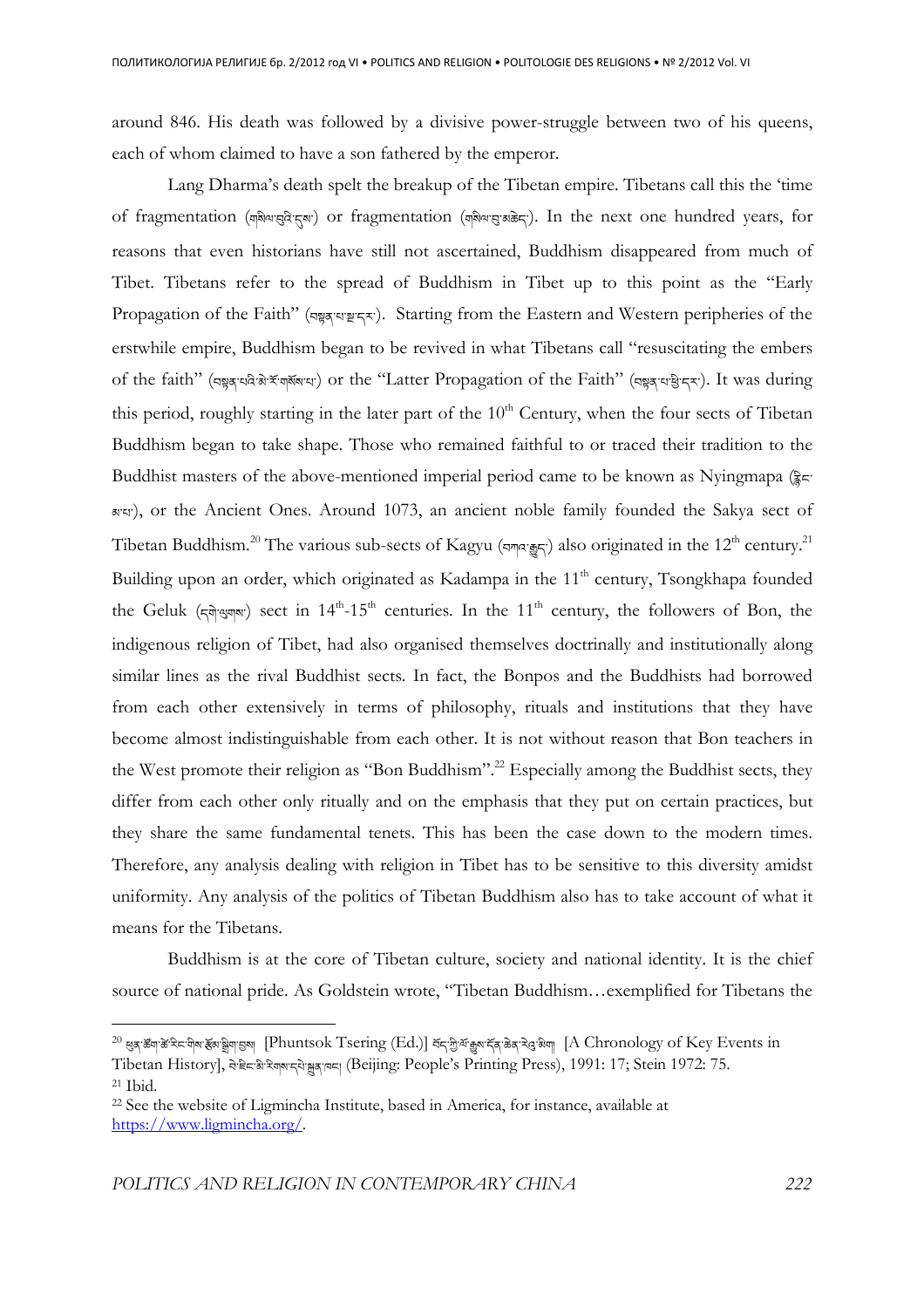value and worth of their culture and way of life and the essence of their national identity. It is what they felt made their society unique and without equal."<sup>23</sup> This is why the Tibetans have always resisted foreign rulers when they were seen as threats to Tibetan Buddhism, even when they have tolerated violations of Tibetan independence or autonomy. This presents a dilemma for the Chinese, which captures Beijing's policy dilemma:

[B]y suppressing Tibetan Buddhism, Tibetan resentment and hence the longing for freedom are increased; but by adopting a liberal policy, the very cultural system that most encourages the Tibetans to identify themselves apart from China continues to flourish.<sup>24</sup>

 From the Tibetan perspective, even during the more liberal era of the 1980s, the Chinese have been hostile towards Tibetan Buddhism, albeit with more subtle measures. The following historical analysis shows that repressive Chinese policies in an area that the Tibetans hold so dear to their hearts would only lead to confrontation.

## **Tibetan Buddhism under Communist China: Cycles of Repression and Resistance**

After 1949, when the Communist Party of China (CCP) led by Mao Zedong took over power in China and began to "liberate" the Tibetan regions, Tibetan Buddhism went through a number phases ranging from the apparent tolerance in the first few years to the most cataclysmic periods of the so-called Democratic Reforms and the Cultural Revolution to a short but intense moment of revival in the 1980s to the increasingly repressive policies beginning in the 1990s and lasting to these days. Within these broad phases, there were regional variations operating across the legal demarcations of the so-called Tibet Autonomous Region (TAR), or Central and Western Tibet (CWT) which corresponds roughly to the Tibetan areas formerly under the rule of the Dalai Lama's government in Lhasa, and the Tibetan regions to the east which have been incorporated into Qinghai, Gansu, Sichuan and Yunnan provinces—The Tibetans refer to these eastern regions as Kham and Amdo provinces. This section charts these developments in the last six decades since 1949.

<sup>23</sup> Goldstein 1998: 6; see also Mathew Kapstein, "Concluding Reflections" in Melvyn C. Golstein and Mathew Kapstein (Eds.) *Buddhism in Contemporary Tibet: Religious Revival and Cultural Identity*, Delhi: Motilal Banarsidass Publishers, 1998: 139-49 and Kapstein 2004: 230-69. 24 Kapstein 1998: 149.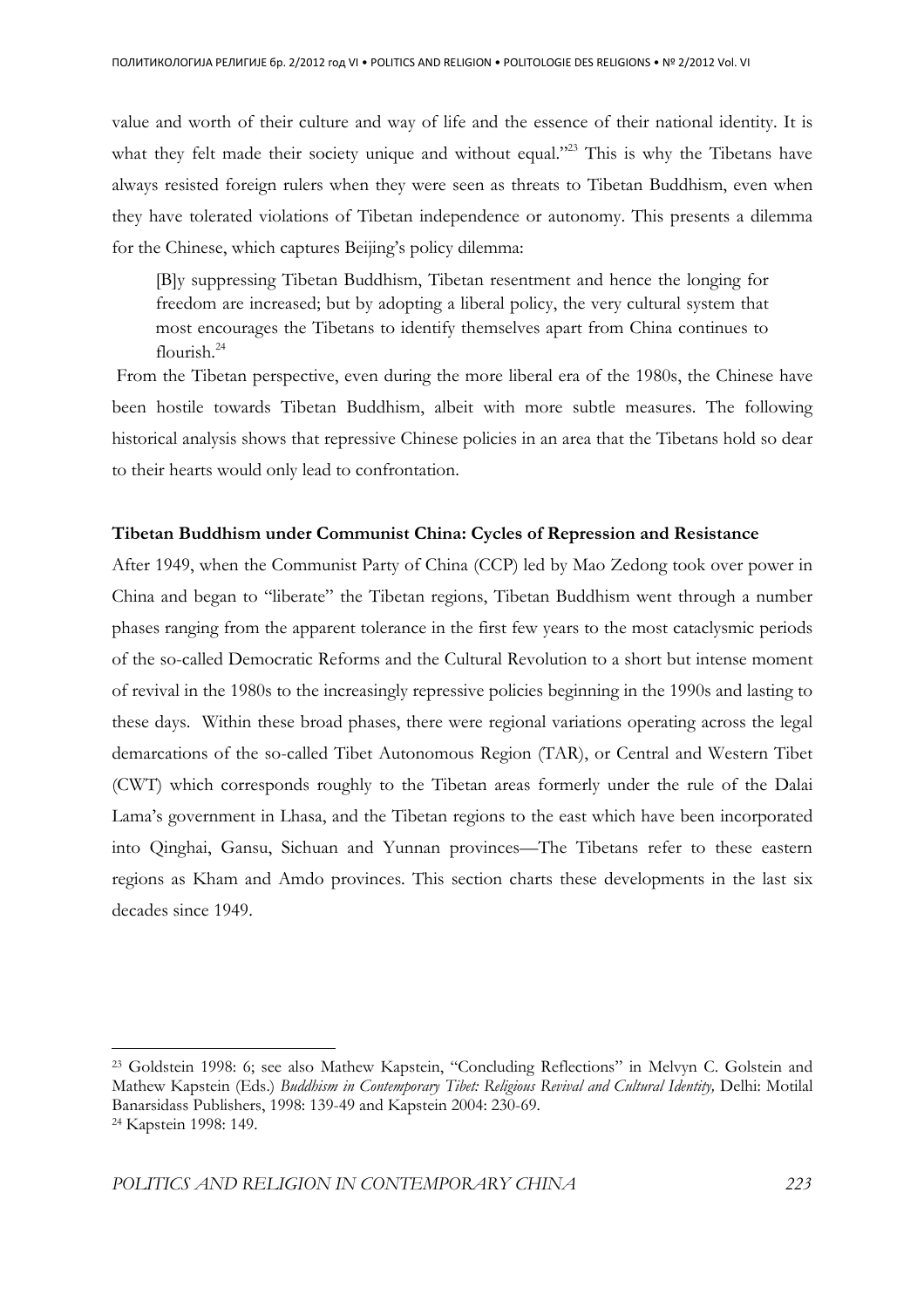#### *Repression in the East, Gradualism in CWT (1949-1959)*

As soon as the CCP won the Chinese civil war, they immediately began the task of "liberating" the Eastern Tibetan regions, which had been under Chinese rule since the  $18<sup>th</sup>$  century. Central and Western Tibet (CWT), ruled by the Dalai Lama's government in Lhasa, had been exercising *de facto* independence since at least the Tibetans drove out the Qing officials and soldiers after the collapse of the Qing Dynasty in 1911. Not only did the Chinese lack any physical presence there, CWT also possessed a level of international personality. Therefore, CWT had to be "liberated" very differently: either through an agreement with the Tibetan government or through invasion. Accordingly, the Chinese government told Lhasa to send representatives to discuss the "peaceful liberation" of Tibet, but when the Tibetan delegation did not reach Beijing in time, the People's Liberation Army (PLA) attacked and occupied Chamdo, the Tibetan town closest to the border between CWT and the nominally Chinese-controlled Kham.<sup>25</sup> After demonstrating its military power and threats of further use of force, the Chinese compelled the Tibetans to sign the socalled "17-Point Agreement" for the "liberation of Tibet" on 23 March, 1951.<sup>26</sup> The Agreement required the Tibetans to accept Tibet as a part of China and the stationing of Chinese soldiers in CWT and the ceding of the powers foreign and defence relations to Beijing. However, the Agreement also assured the Tibetans of regional autonomy, preservation of the existing sociopolitical system in Tibet, including the powers and privileges of the Dalai Lama and the aristocratic and monastic elite. The agreement also promised to respect and protect Tibetan religious, linguistic and cultural freedoms. Reforms would only be conducted by the Tibetan authorities if demanded by the Tibetan people. It should be pointed out straightaway that this Agreement only applied to the Tibetans in CWT and not the Eastern Tibetans of Kham and Amdo on the legality that these regions were not under the rule of the Lhasa government since the  $18^{\text{th}}$  century.<sup>27</sup>

 Treating the Eastern Tibetans as no different from the Chinese, the Communist authorities subjected them to radical communist reforms beginning around 1954.<sup>28</sup> Immediately after the Communists overran eastern Tibet in 1949, they started building the administrative and

<sup>25</sup> Tsering Shakya, *The Dragon in the Land of Snows: A History of Modern Tibet Since 1947,* New York: 1999:34- 45.

<sup>&</sup>lt;sup>26</sup> "The Agreement of the Central People's Government and the Local Government of Tibet on

Measures for the Peaceful Liberation of Tibet" Beijing, 23 March, 1951. Dawa Norbu, *China's Tibet Policy,*  Richmond: Curzon, 2001:179-209.

<sup>27</sup> Norbu 2001: 215.

<sup>28</sup> Norbu 2001: 215; Shakya 1999:136-37 makes the same argument.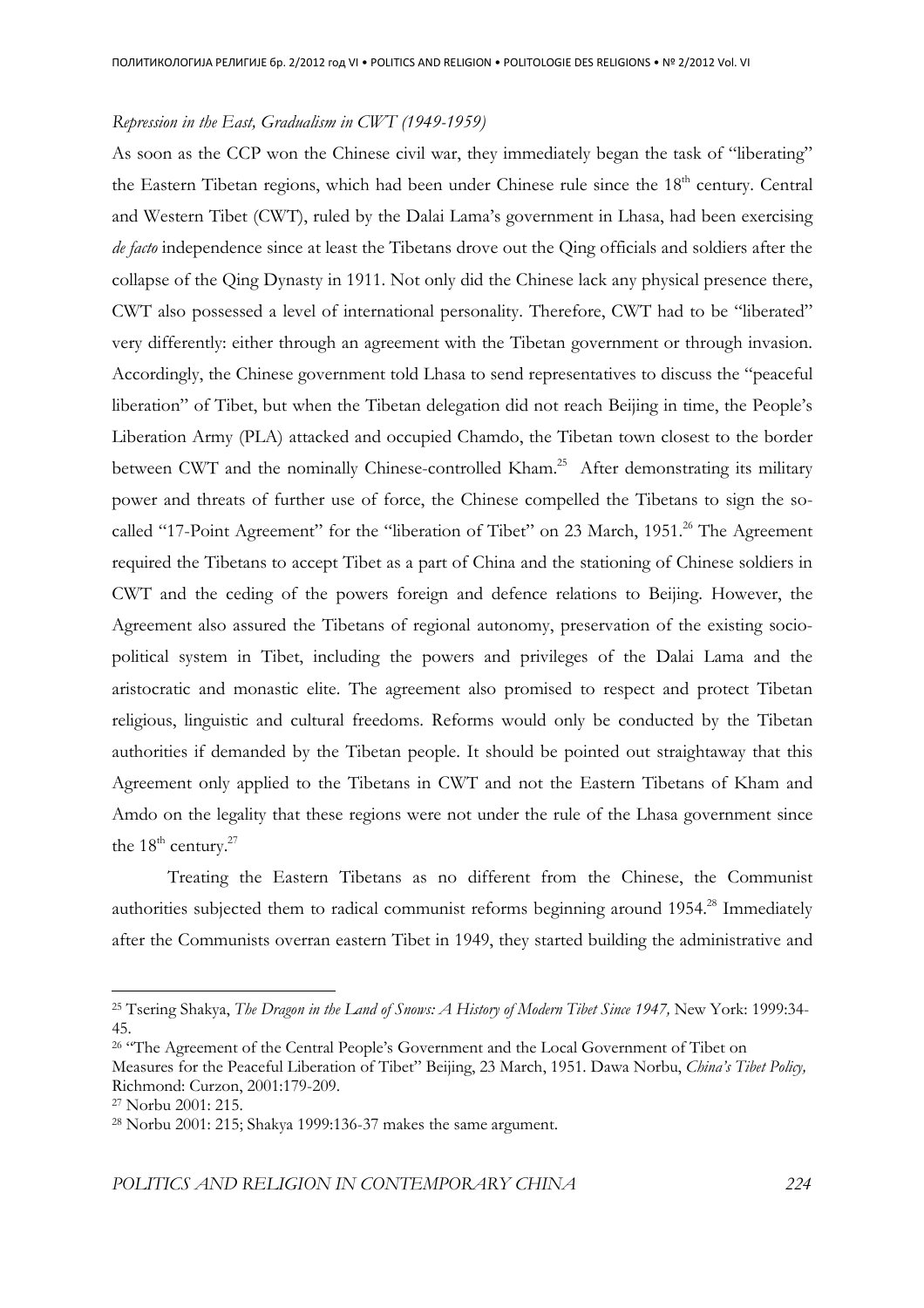Party structures there. By 1956, Eastern Tibet was organised into Tibetan autonomous districts.<sup>29</sup> By 1953, the Communists started land reforms targeting the monasteries and local elites, classifying people into different class groups, confiscating weapons and forcibly settling nomads, beginning in Gyalthang, Kham (Yunnan).<sup>30</sup> The officials and PLA travelled from village to village confiscating land and property from landlords and traditional leaders and redistributing these with great 'propaganda and fanfare' to the poor, albeit after taking the best of everything for themselves, including land and livestock.<sup>31</sup> Land and property redistribution was accompanied by persecution of landowners and traditional leaders through 'struggle sessions' (འབབ་འརོང་), public humiliations, and arrests in order to eliminate any potential leadership for resistance. However, many of these social, political, and religious leaders were not regarded as class exploiters even by the lower-class Tibetans, but as respected and revered figures representing Tibetan cultural, religious and national identity. The communist reforms went beyond taking away the autonomy of the local elite to humiliating and persecuting them in public.

The Chinese call these 'Democratic Reforms' to abolish 'serfdom, a grim and backward feudal system' and claim that it was the 'yearning of the overwhelming majority of the Tibetan people.'<sup>32</sup> However, they were also a ruse to 'expose and eliminate all Tibetan opponents to Chinese rule...facilitating not only Chinese control over Tibet but social control as well.'<sup>33</sup> The Chinese pushed on with the reforms despite popular opposition and the appeals of the Dalai Lama and local Tibetan elites like Geshe Sherab Gyatso.<sup>34</sup> The Eastern Tibetans saw the reforms first and foremost as an attack on their value system and identity.<sup>35</sup>

 Tibetans of all classes and regions were united by a common culture and their faith in Buddhism and deeply resented the reforms that threatened the existence of their religious institutions.<sup>36</sup> Consequently, the Tibetan regions of Gansu, Qinghai, Sichuan and Yunnan rose up in violent rebellions attacking Chinese civilian and military personnel in their localities. $37$ When Tibetan villagers resisted land reforms, the ensuing fighting forced them to seek sanctuary

 $\overline{a}$ 

<sup>32</sup> State Council, 'Fifty Years of Democratic Reform in Tibet' 2 March, 2009; available at

<sup>29</sup> Shakya 1999: 137.

<sup>30</sup> Ibid: 138.

<sup>31</sup> Ibid: 37.

http://www.mfa.gov.cn/ce/ceun/eng/gdxw/t539939.htm. Hereafter, *White Paper on Democratic Reform in Tibet*.

<sup>33</sup> Smith 2008: 36.

<sup>34</sup>Shakya 1999: 143-44.

<sup>35</sup> Ibid: 143; Norbu 2001: 216.

<sup>36</sup> Ibid: 143.

<sup>37</sup> Ibid: 139.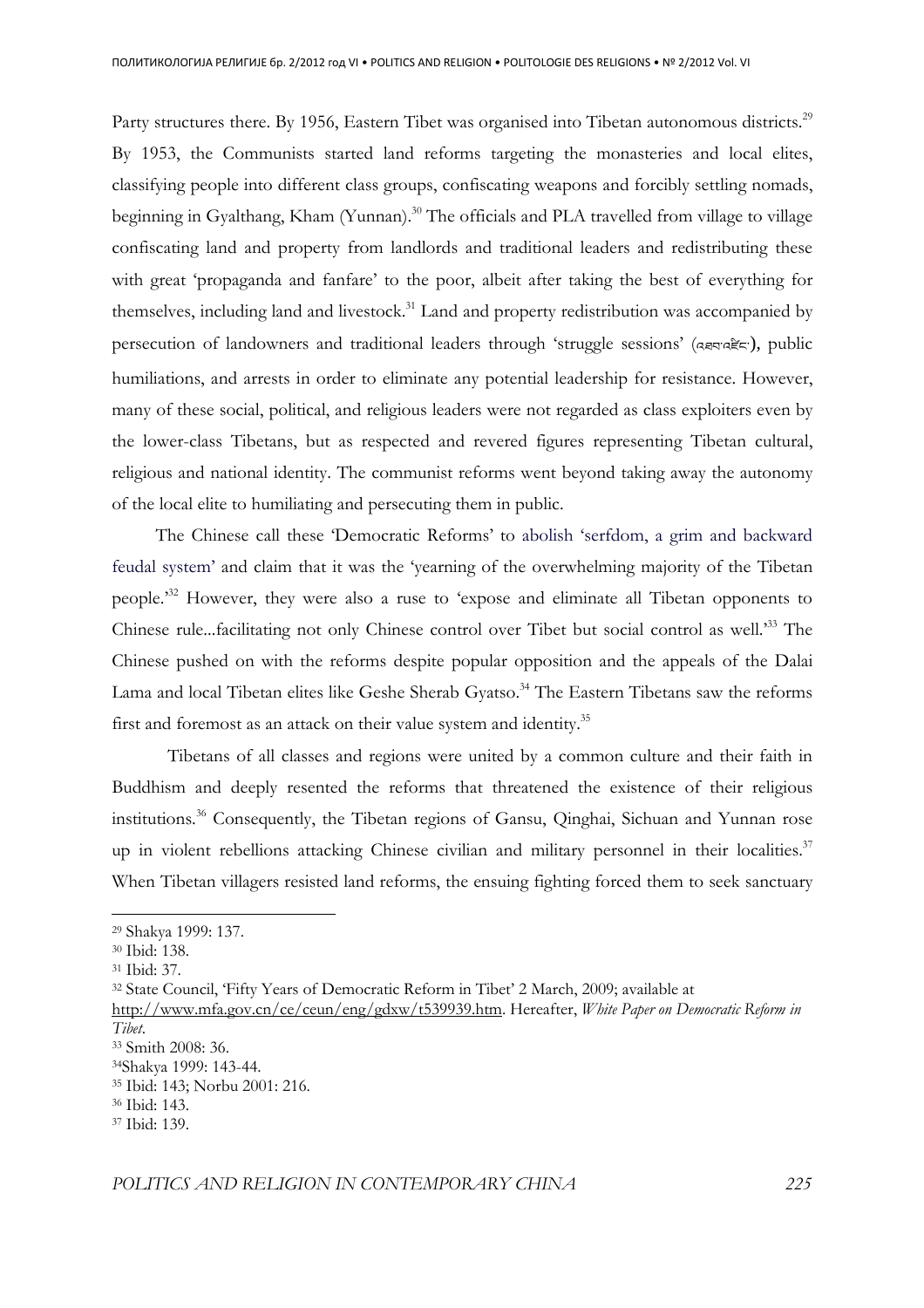in local monasteries, which the PLA besieged and bombed from the air.<sup>38</sup> Hundreds of Khampas and Amdowas fled to central Tibet bringing news of the persecution of monks and religion in their homelands. As the fighting continued in the east, the number of refugees in and around Lhasa increased to about 58,000 families, according to one estimate. $^{39}$ 

Far from winning over the lower classes, Democratic Reforms ignited a broad-based Tibetan resistance. The persecution of the local elites 'was more successful in creating resistance to the Chinese than it was in creating "proletarian class consciousness."'<sup>40</sup> While the United Front was able to co-opt some members of the upper class, they failed to anticipate the nationalistic reaction engendered by their persecution of the non-cooperative elements. The Tibetans simply saw the collaborators as traitors and the rebellious ones as national heroes. In retrospect, treating more than half the Tibetan population that lived outside Lhasa's rule as Chinese and conducting radical communist reforms was a fundamentally flawed policy.<sup>41</sup> It added more fuel to the powder-keg that the Chinese-Tibetan relations were fast turning into in Lhasa. Sure enough, Lhasa erupted in a massive uprising on  $10<sup>th</sup>$  March, 1959, which led to a violent Chinese suppression, the flight of the Dalai Lama to India and the dissolution of the traditional Tibetan government.<sup>42</sup>

## *The Lhasa Uprising (10th March) and Democratic Reforms Everywhere (1959-1966)*

This epochal event of the  $10<sup>th</sup>$  March uprising in Lhasa, which the Tibetans commemorate every year as the Tibetan National Uprising Day, cleared the way for the Chinese to impose the abovementioned Democratic Reforms in all Tibetan regions, including the destruction of most aspects of Tibetan Buddhism. The Panchen Lama's Petition submitted to the Central Chinese authorities in 1962 was most scathing and detailed in its criticism of the Chinese brutalisation of Tibetan religion during the so-called Democratic Reforms:

"Before democratic reform, there were more than 2,500 large, medium and small monasteries in Tibet. After democratic reform, only 70-odd monasteries were kept in existence by the government. This was a reduction of more than 97%... In the whole of Tibet in the past, there was a total of about 110,000 monks and nuns. Of those possibly 10, 000 fled abroad, leaving about 100, 000. After democratic reform

<sup>38</sup> Ibid: 140-41.

<sup>39</sup> Ibid: 142; Norbu 2001: 221.

<sup>40</sup> Ibid: 38.

<sup>41</sup> Norbu 2001: 215-227; Smith 1996: 387-450.

<sup>42</sup> For comprehensive academic treatments of the 1959 Lhasa Uprising, see Shakya 1999: 185-211; Norbu 2001: 210-227; Smith 1996: 440-50; Knaus 1999: 160-9.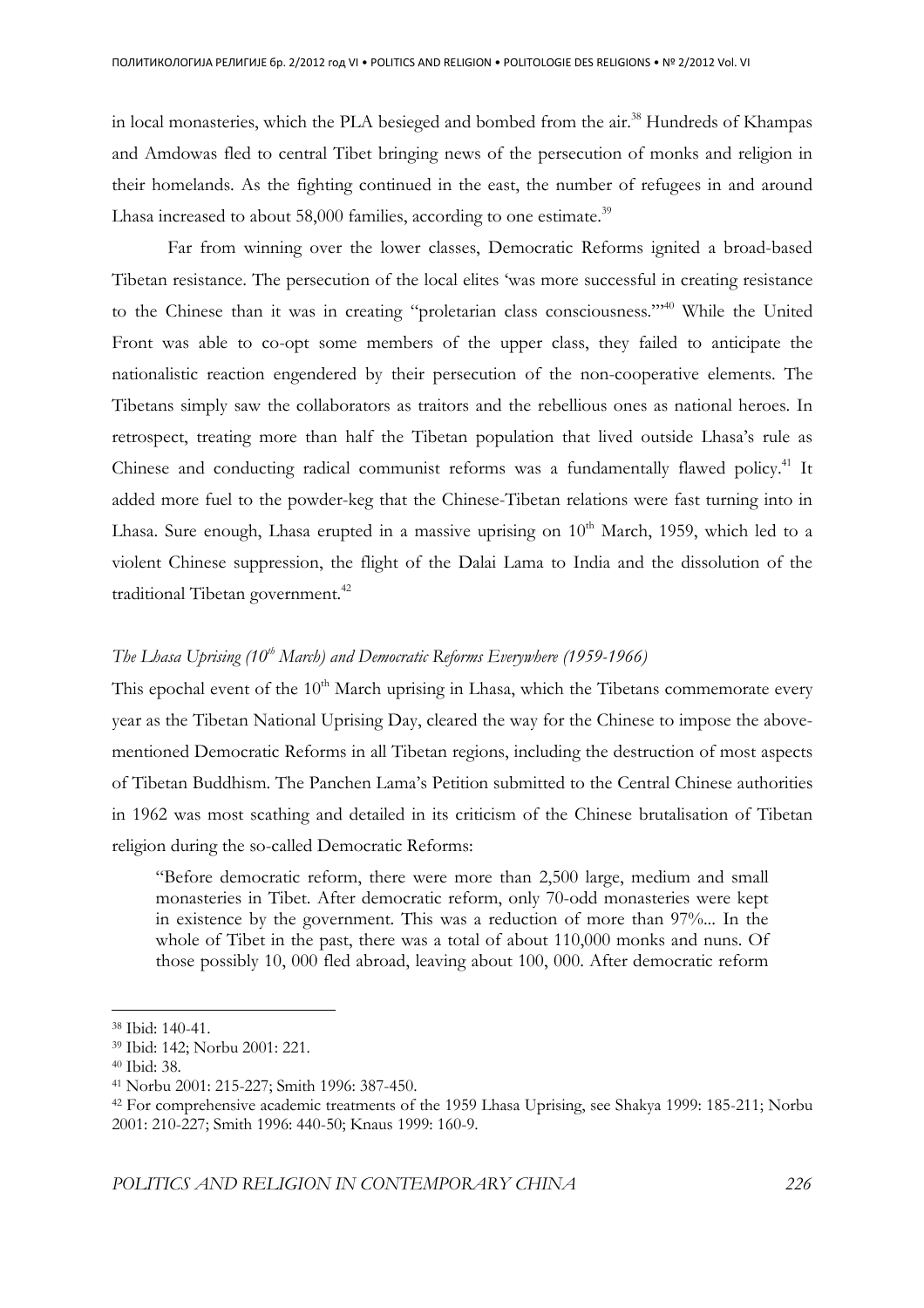was concluded, the number of monks and nuns living in the monasteries was about 7,000 people, which is a reduction of 93%...."<sup>43</sup>

By "Tibet" here, the Panchen Lama, means TAR, but in Eastern Tibet "the level of seriousness, the length of time and the scale [of the destruction and suppression of religion] are a great deal worse than in Tibet."<sup>44</sup> Another Tibetan Lama, Arjia Rinpoche, who rose to the highest echelons of the religious bureaucracy in China and subsequently escaped to America writes about the suppression of Buddhism in his monastery, Kumbum, in Qinghai:

By now [late 1950s] the fervor of the Communist Religious Reform Movement had led to the total suppression of all religion. Kumbum has been closed as a working monastery for several months, and monks were longer allowed to wear robes. Classified by the Communist Chinese as members of the exploiting class, they were forced to perform slave labor.<sup>45</sup>

This punctures the widespread belief that the destruction of religion in Tibet began only during the Cultural Revolution. If Tibetan Buddhists felt that Democratic Reforms were repressive, worse was to come during the Cultural Revolution.

## *The Cultural Revolution (1966-1976): Destroy the Four Olds*

Under Chairman Mao's injunction to eliminate the Four Olds (old ideas, old culture, old customs and old habits) or the Cultural Revolution (1966-1976), Chinese and Tibetan Red Guards rampaged against Tibetan culture, religion and customs. Whatever the nature of the Cultural Revolution in China itself and whatever the original intentions of the authorities, every aspect of Tibetan culture was destroyed, 'reformed' or banned.<sup>46</sup> As Shakya contends, 'The effect was to destroy Tibet's separate identity. The Chinese now propagated a policy of total assimilation and Tibetan identity was reduced to the language alone, although...even this had come under attack.<sup>47</sup>

<sup>43</sup> TIN, *A Poisoned Arrow: The Secret Report of the 10th Panchen Lama,* London, 1997: 52. This contains both the Chinese original and TIN's English translation. The Panchen Lamas are considered the second most important Tibetan spiritual leaders after the Dalai Lamas. The 10<sup>th</sup> Panchen Lama chose to stay in Tiber and work with the Chinese rather than escape to exile. For this petition, the Panchen Lama was labelled an enemy of the party, people and socialism in 1964, persecuted with violent public 'struggle-sessions' and incarcerated for 14 years in prisons and house-detentions. However, the Panchen Lama was not the only Tibetan to criticise Chinese policies in those days. Geshe Sherap Gyatso, another Tibetan lama who supported the CCP from the beginning also attacked the policy towards Tibetan Buddhism and the disproportionate manner of the suppression of the rebellion in Tibetan regions. Shakya 1999: 270-1. <sup>44</sup> TIN 1997: 104.

<sup>45</sup> Arjia Rinpoche, Surviving the Dragon: A Tibetan Lama's Account of 40 Years under Chinese Rule, New York: Rodale, 2010: 38.

<sup>46</sup> Shakya 1999: 314-24; Goldstein 1997: 59.

<sup>47</sup> Shakya 1999: 322.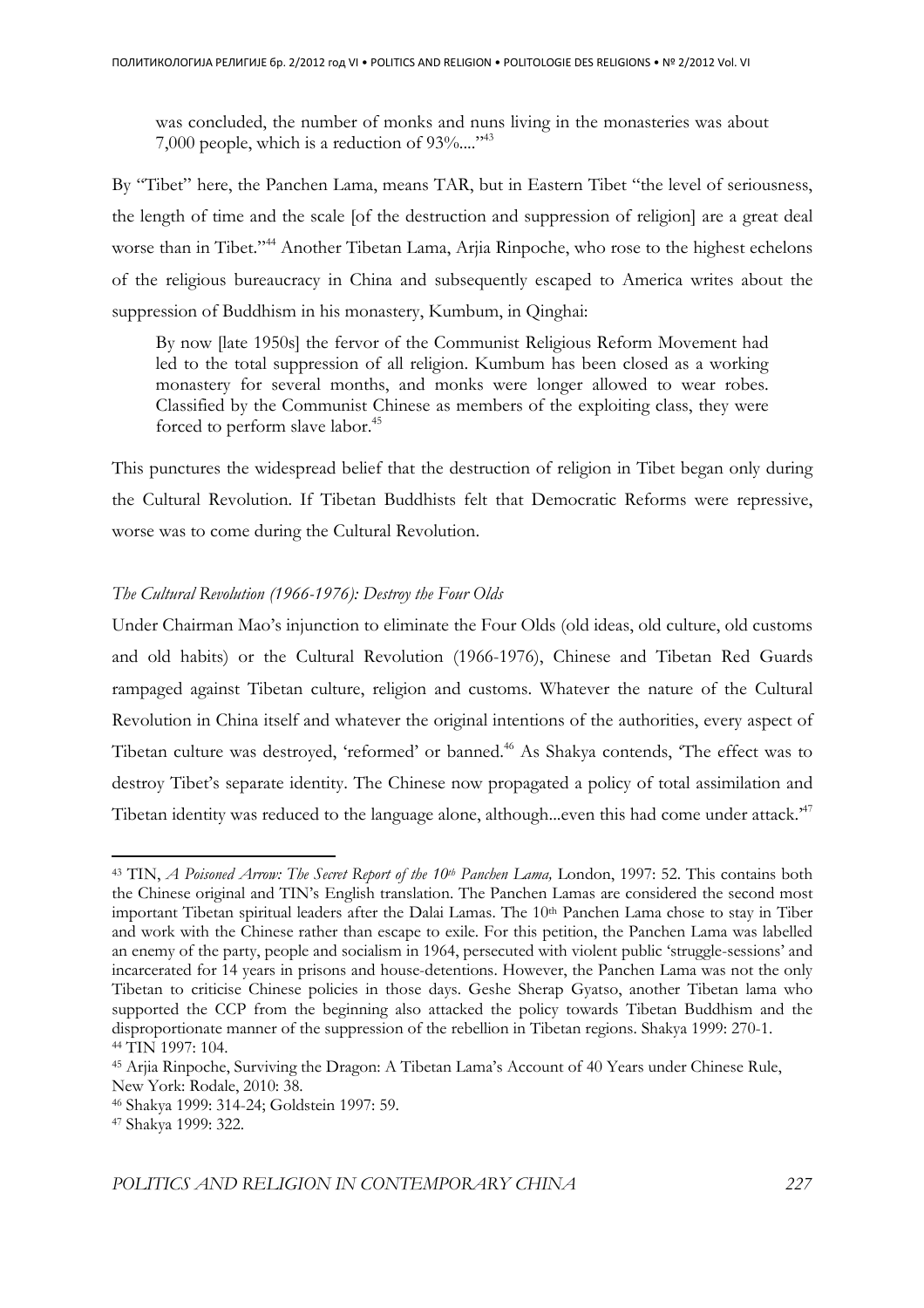Goldstein concurs: "The Chinese Communist Party….placed Tibetan traditional culture and religion under severe attack.'<sup>48</sup> Since Buddhism permeated every aspect of Tibetan life and culture, it was a special target of the Red Guard.<sup>49</sup> Any expression of religion was prohibited and eradicated. The Tibetans were indoctrinated into believing that Buddhism, Bon and their folk expressions were backward superstitions. As Goldstein wrote,

The leaders of Tibet's great monasteries were incarcerated...and most other monks were sent home or to other work units.... Private religious activities, including altars, were forbidden; religious structures, monasteries and prayer walls were torn down; and thousands of religious texts and icons were burned or desecrated.<sup>50</sup>

The fate of one specific monastery, Drepung, is illustrative. Drepung escaped the wholesale physical destruction, which could not be said about most other monasteries in Tibet, but the monks were prohibited from wearing their robes or exhibiting any signs of monkhood, indeed of Tibetanness, keep religious altars in their personal quarters. Religious beliefs and practices and spiritual leaders and practitioners were attacked in mass study sessions and struggle sessions.<sup>51</sup>

However, consistent with the cyclical logic of repression and resistance, even at the height of the Cultural Revolution, many Tibetans attempted to defend their religion, culture and identity, which went beyond the widespread phenomenon of concealing sacred objects to avoid destruction. For most of the Cultural Revolution in all parts of China, the Party Central had lost control of the campaign, which had dissolved into brutal factional in-fighting between rival groups of Red Guards divided along class lines.<sup>52</sup> In Tibet, the factional conflict played out between the Nyam-drel or United Front (ག<u>བམ་འབྲ</u>ེལ་) and Gyen-log or Rebel (ਗ੍ਰੇੜ ਖੱਯਾ) groups. The Tibetans in many parts of Central Tibet took advantage of this factional disarray to defend their religious culture.

<sup>48</sup> Goldstein 1997: 59.

<sup>49</sup> Anne-Marie Blondeau and Katia Buffetrille, *Authenticating Tibet: Answers to China's100 Questions,* Berkeley, Los Angeles and London: University of California Press, 2008: 163.

<sup>50</sup> Goldstein 1998: 9-10.

<sup>51</sup> Goldstein "The Revival of Monastic Life in Drepung Monastery" in Buddhism in Contemporary Tibet: Religious Revival and Cultural Identity, Delhi: Motilal Banarsidass, 1999: 25. The memoirs of former Tibetan political prisoners contain graphic details of how religion and religious practitioners, indeed the entirety of Tibetan cultural heritage, were persecuted and eliminated throughout the Tibetan plateau. See for instance ব্ৰুনবঙ্গুৰ্'ঝৰ্মন্মত্জ্ব<sub>]</sub> [Thupten Khetsun] নৃশ্ম:ঙ্খ্ৰাৰ্শ্বশ্বীভ্ভূনব্যইন্মা [Recounting a Life of Suffering] হ্ৰাস্কাৰণ إِسِمِ [Tibetan Royal] وَجِرْبِيَّة الْكَلَّةُ وَجَدَتُوا [Library of Tibetan Works and Archives] كَتْجَرْبِيْتُ السَّابَة (Tibetan Royal Year 2134]  $\frac{2134}{1998}$ : 330-36; Palden Gyatso, *The Autobiography of a Tibetan Monk*, New York: Grove Press, 1997: 125-42.

<sup>52</sup> Fairbank and Goldman 1999: 392.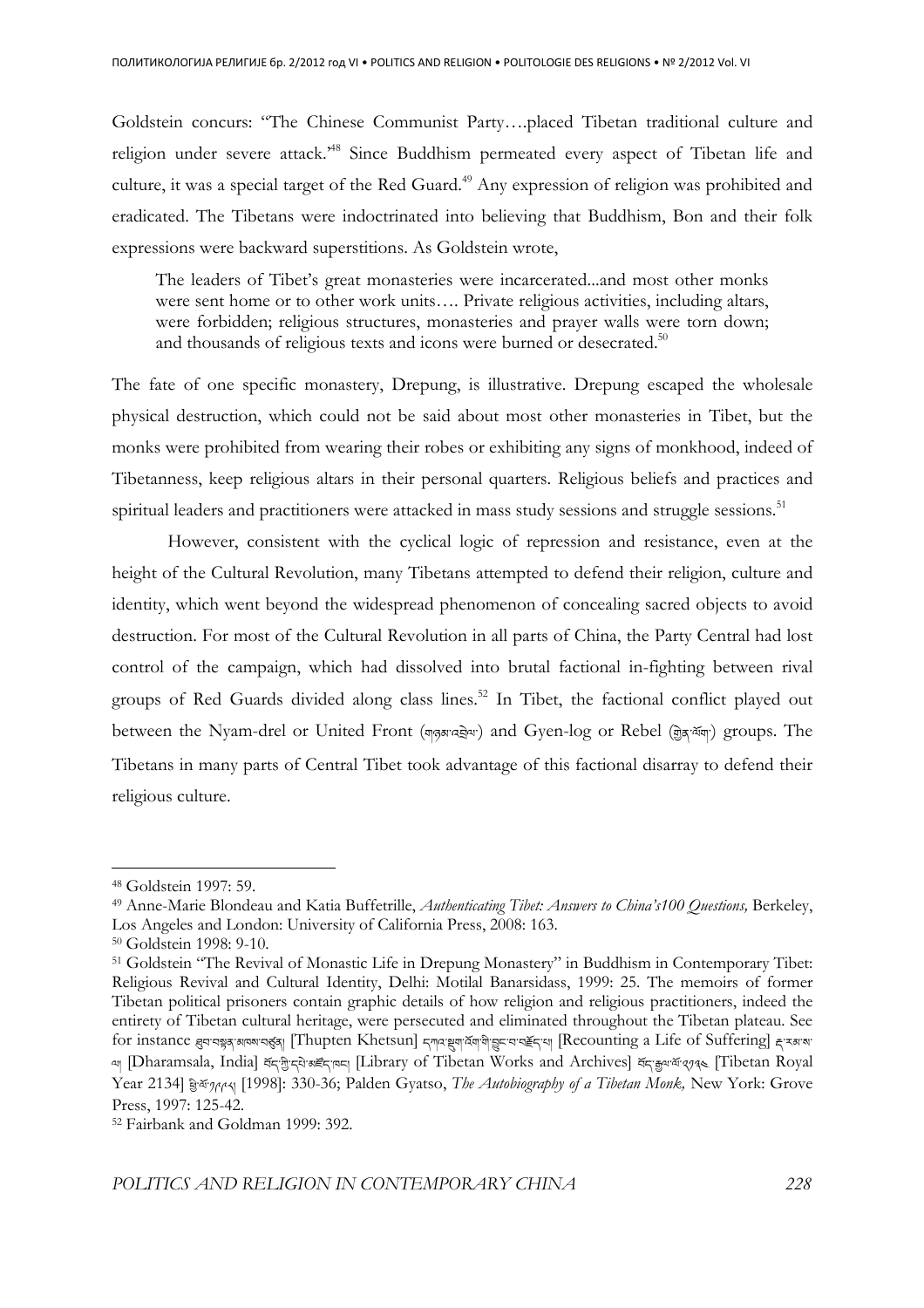The most well-known example is the Nyemo Revolt of  $1969$ .<sup>53</sup> Beginning in 1968, Tibetans in Nyemo County (west of Lhasa), led by Trinley Chodon, a nun claiming to be possessed by the spirit of Gongmey Gyalmo [अंदछादे: कुयर्जें: , the celestial aunt and advisor of Gesar, the mythical king in the Tibetan epic, Gesar of Ling [क्लिंड करन], rose up in a violent rebellion that spread to eighteen counties.<sup>54</sup> Her fame spread far and wide because of her presumed prophetic and healing powers. Trinley and her supporters allied with *Gyenlog* because of its antiestablishment crusade against the *Nyamdrel* faction. *Nyamdrel* were associated with the destruction of Tibetan culture, the brutal suppression of the 1959 uprising and the enforcement of democratic reforms and most recently the commune system. With her charismatic leadership, she inspired the rural Tibetans to attack the Chinese officials and Tibetan collaborators, often with extreme brutality.<sup>55</sup> Her success inspired other Tibetans to claim to be mediums of one or another of *Gesar's* warrior-ministers, all claiming to be working for the restoration of Buddhism in Tibet.<sup>56</sup> The revolt culminated in attacks on the PLA in a village named Bagor, where twenty PLA soldiers and cadres were killed, and attacks on the headquarters of Nyemo County.<sup>57</sup> A huge contingent of PLA soldiers with reinforcements from other counties had to be deployed to subdue the rebels. The operation resulted in the death of many of the rebels and the arrest of the nun and her colleaguesl including a Lama who had performed the ritual, *Opening the Nerve Door* ( $\overline{\mathbf{x}}$  $\frac{2}{N}$ हेंदिर), to spiritually prepare her for possession by Gongmey Gyalmo.<sup>58</sup> They were all executed in

<sup>53</sup> Shakya 1999: 343-47; 2002: 39-40; Smith 2008: 128; Goldstein 2009; Wang 2002: 98. There is a debate about whether it was primarily a nationalistic revolt or an economic struggle against the introduction of the commune system in central Tibet, with Goldstein and Wang privileging the economic rationale and others espousing the nationalist argument, but all of them agree that there was, at least, an ethnic dimension to the brutal conflicts of 1969. Goldstein 2009: 170.

<sup>54</sup> Goldstein 2009: 1 and 82; Shakya 1999: 345. Gesar is believed to be the longest epic in the world. In the epic, Gesar descends from heaven to subdue the demons that were destroying Buddhism in Tibet. Gongmey Gyalmo stays in heaven, but helps Gesar in his mission in Tibet through prophecies. Although there is little information on how the rebellion manifested in the other counties, Goldstein provides an account of what happened in the nomadic area of Phala, Ngamring County. There, achieving religious and economic freedoms were the main agenda of the nomads who took part in the rebellion. Goldstein 2009: 174-81.

<sup>55</sup> Shakya 1999: 345. Gyenlog and Trinley Chodon had a symbiotic relationship. While Gyenlog acquired thousands of rural Tibetan members because of her charismatic authority, the nun and her entourage found increasing space, at least temporarily, to revive some of Tibet's traditions and to fight for the restoration of Buddhism in Tibet.

<sup>56</sup> Goldstein 2009: 98-99. Of course, occasionally, they asserted rhetorical affiliation with Mao's leadership, which was a tactical ploy given the broader political state of affairs.

<sup>57</sup> Ibid: 122-36.

<sup>58</sup> Ibid: 144-161.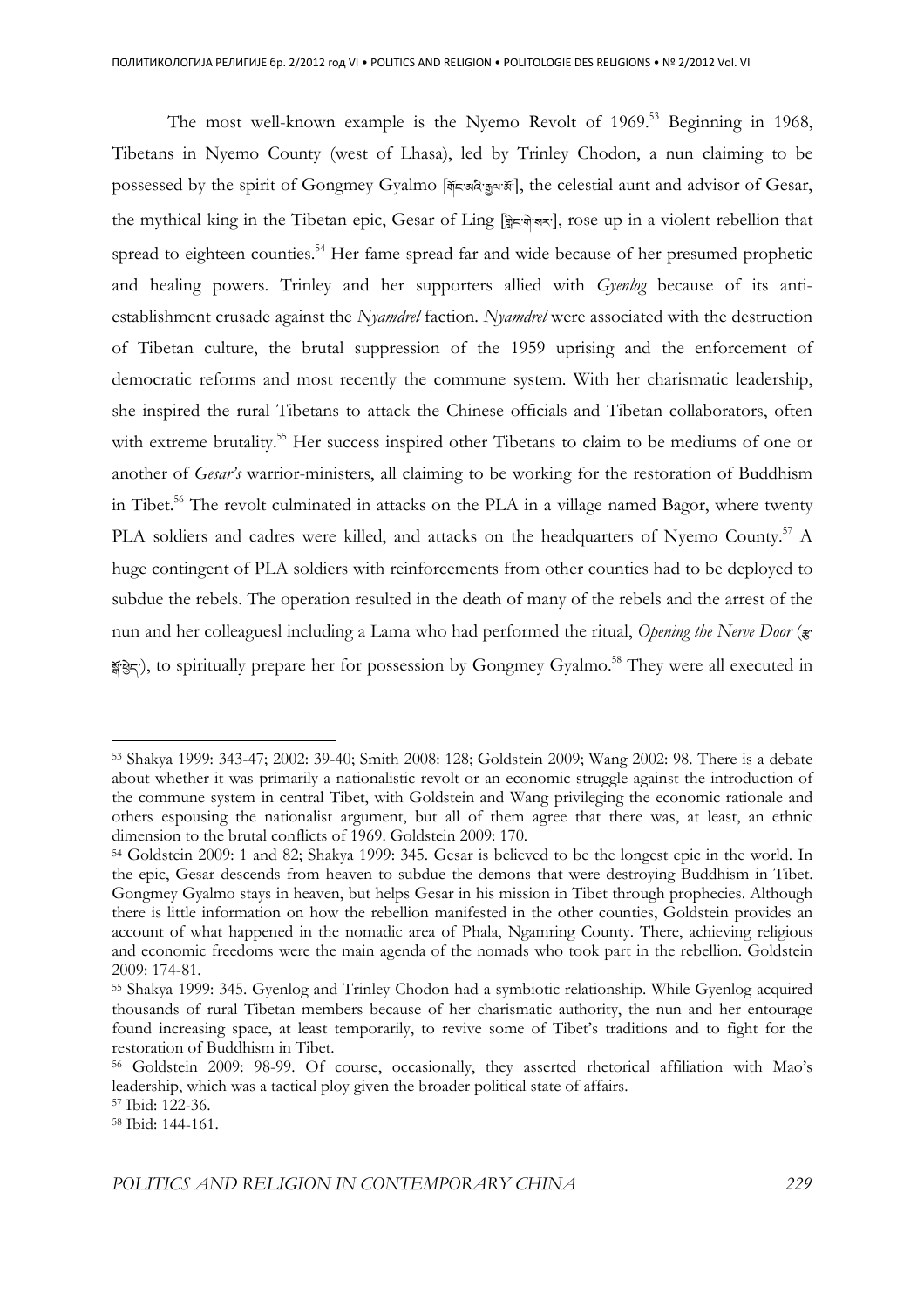Lhasa in 1970.<sup>59</sup> Although economic reasons definitely played some role and it was entwined with the tumultuous factionalism of the Cultural Revolution, the Nyemo Revolt was primarily a 'cultural response' 'inspired by the Tibetan's desire to regain some measure of social, psychological and cultural freedom.'<sup>60</sup> It was provoked by 'the constant attack on their culture by the Chinese.... The total negation of traditional Tibetan cultural and religious authority elicited an extreme response from the Tibetans.<sup>'61</sup> The violent and relentless socialist nation-building met an equally violent millenarian cultural response. Ultimately, the rebellion was brutally put down and the offensive against the Four Olds resumed unimpeded.

Consequently, what was left of Tibetan Buddhism after Democratic Reform had been completely destroyed by the time the Cultural Revolution ended in 1976. The death of Mao Zedong and the arrest of the Gang of Four, headed by his wife Qiang Qing, paved the way for the ascension of Deng Xiaoping as the paramount leader of China in 1977. Deng initiated a series of economic and political reforms in China, which also led to a period of political liberalisation in Tibet

## *Liberalisation, Revival and Reversal (1979-1989).*

Deng's liberalisation, including the initiation of dialogue with the exiled Dalai Lama gave a sense of optimism to the bewildered Tibetans. Chinese-Tibetan relations in the post-Mao era began on a cautiously positive note. China began by releasing and rehabilitating a number of Tibetans who had taken part in the March 1959 rebellion and some officials of the former Tibetan government who had been imprisoned during the Cultural Revolution. The 10<sup>th</sup> Panchen Lama was also released on 10 October, 1977 and politically rehabilitated in 1978, $62$  followed by Bapa Phuntsok Wangyal.<sup>63</sup> Over 2300 Tibetans who were wrongly accused and incarcerated during the Cultural Revolution were also given monetary compensation.<sup>64</sup> Travel restrictions were relaxed, enabling some Tibetans in exile to visit Tibet and those in Tibet to travel to India and Nepal for family visits, pilgrimage and religious teachings. Beijing also initiated contact with the Hong Kongbased elder brother of the Dalai Lama, Gyalo Dhondup, resulting in his meeting with Deng in Beijing in 1979. Deng reportedly told Dhondup:

<sup>59</sup> Ibid: 154. In total, 34 members of her group including herself were executed.

<sup>60</sup> Shakya 1999: 346.

<sup>61</sup> Ibid.

<sup>62</sup> Hilton 1999: 173.

<sup>63</sup> Goldstein, Siebenschuh, Sherap and Siebenschuh 2004.

<sup>64</sup> Shakya 1999: 373.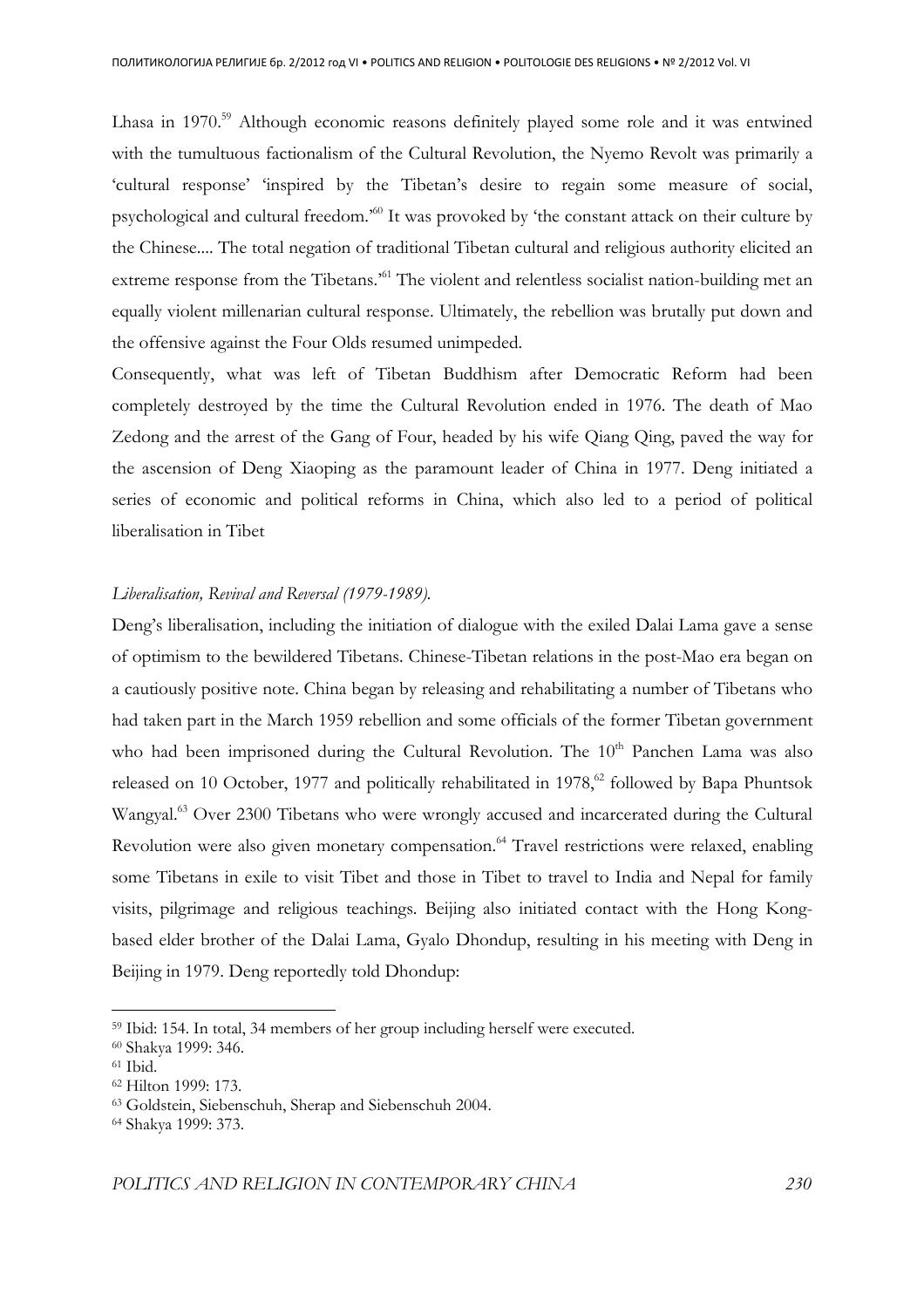The basic question is whether Tibet is part of China or not. This should be kept as the criteria for testing the truth…. So long as it is not accepted that Tibet is an integral part of China, there is nothing else to talk about.<sup>65</sup>

Tibetan exile officials and western scholars have interpreted this as meaning that apart from independence, all other issues could be discussed.<sup>66</sup> This rather ambivalent statement became the basis of a dialogue process that lasted until 1993. Deng also invited the Dalai Lama to send factfinding delegations to inspect the local situation inside Tibet, leading to four fact-finding delegations and two exploratory talks between 1979 and 1985. A mix of objective realities, pragmatic imperatives and confidence in the Tibetans' ideological loyalty to Beijing accounted for the relaxation of policy and initiation of dialogue, including allowing the exile fact-finding missions.

The CCP abandoned the Cultural Revolution-era policy of violent assimilation and returned to the traditional Chinese belief that the frontier-barbarians would voluntarily adopt the 'superior' and 'advanced' culture of the Chinese. This was also compatible with the Marxist idea of the eventual withering away of national and religious identities in favour of proletarian identity in the course of revolution.<sup>67</sup> However, conditions should be created conducive for such a process of 'acculturation' to work even if that meant giving ground temporarily. This opened up some space for the revival of Buddhism and other aspects of Tibetan culture.<sup>68</sup>

To be sure, relaxation in the religious sphere was sensitive and cautious. Despite the initial opening, considerable restrictions remained on religious freedom since the monasteries were seen as the nerve-centres of Tibetan nationalism and the biggest challenge to Chinese rule.<sup>69</sup> Although the Party was resigned to allowing some role for religion in Tibet, albeit wary of inflaming separatism, $\frac{70}{1}$  it could not hide its true agenda with regard to religion in Tibet. In 1983, the Party had reiterated the ultimate withering away of religion as a matter of ideological and

<sup>65</sup> Quoted in Norbu 2001: 316.

<sup>66</sup> Goldstein 1997: 61.

<sup>67</sup> Liu Xianzhao and Wei Shiming, 'On the protracted nature of the nationalities problem in the Socialist period,' *People's Daily*, 6 April, 1979. For English translation, see SWB, 1979: FE/6099/B/10.

<sup>68</sup> Blondeau and Buffetrille 2008: 164-68; Goldstein and Kapstein 1999; Mathew Kapstein, "A Thorn in the Dragon's Side: Tibetan Buddhist Culture in China," in Morris Rossabi (Ed.) *Governing China's Multiethnic Frontiers,* Seattle and London: University of Washington Press, 2004: 230-69.

<sup>69</sup> Goldstein 1997: 85; Shakya 1999: 419.

<sup>70</sup> Ibid: 419.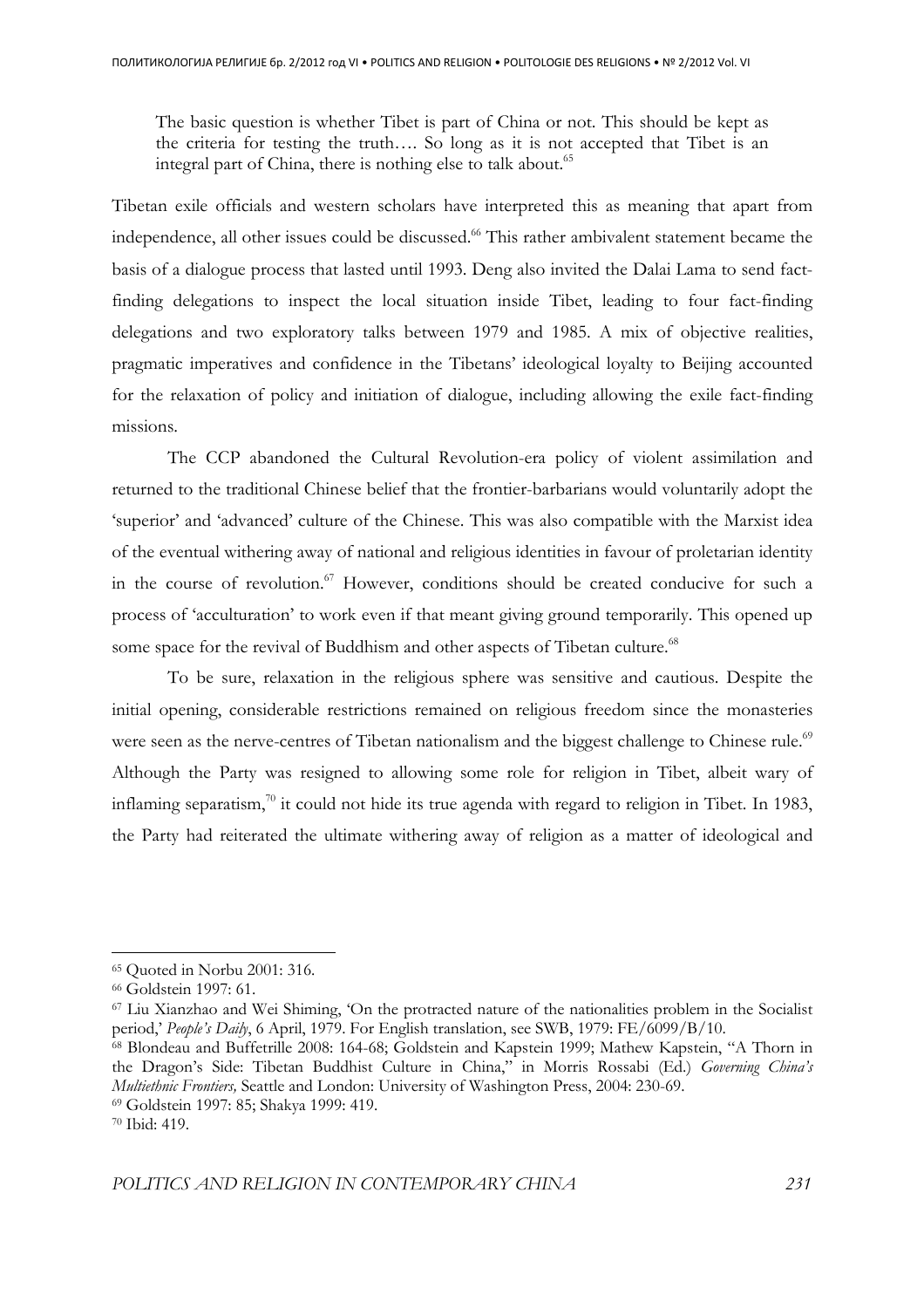policy objectives.<sup>71</sup> As some scholars put it, the limited official tolerance of religion in Tibet was 'purely strategic.<sup> $72$ </sup> Yet, it was not entirely up to the CCP. The spurt of religious revival in the early 1980s took everyone by surprise, rattling the Chinese officials.<sup>73</sup> Arjia Rinpoche wrote that much of this revival, including the renovation of monasteries and recognition of reincarnations happened largely outside the official framework.<sup>74</sup> Only when the scale of the revival became obvious, and the religious bureaucracy risked becoming irrelevant did the State Administration for Religious Affairs (SARA) bring in regulations for monastic restoration and the recognition of reincarnate Lamas.<sup>75</sup> The CCP's loss of control in Tibet, if not of China's, was genuinely feared as an outcome of a separatist movement organised along ethnic, religious and linguistic lines. State and regime security were seen to be at stake.

The revival of Tibetan Buddhism was particularly dramatic in Kham and Amdo, where, as parts of neighbouring Chinese provinces, Tibetans also enjoyed more religious freedom there.<sup>76</sup> Many monasteries and temples that survived the Cultural Revolution were renovated and opened for worship and many that sustained damage were rebuilt.<sup>77</sup> Most of the renovation and rebuilding was made possible by the 'vigorous' faith of the Tibetans 'who gave their time and money, and also with the funds collected by Tibetans in exile.'<sup>78</sup> However, some touristy sites like Potala and Norbu Lingka Palaces and Jokhang Temple in Lhasa received substantial state funding for renovation.<sup>79</sup> Rituals and various devotional activities such as pilgrimage, prostrations and prayer flags were permitted and religious scriptures were printed and openly circulated. Some lamas from exile travelled to Tibet to teach or direct renovation work, while others like the

<sup>71</sup> This was outlined in an important document published in the Party's theoretical journal *Red Flag,* 16 June, 1983. English translation is available in *Missiology: An International Review,* 1983, Vo. XI, No. 3: 267- 89.

<sup>72</sup> Blondeau, in Blondeau and Buffetrille 2008: 161; Kapstein 2004: 242

<sup>73</sup> Ibid: 164; Shakya 1999: 402-4,

<sup>74</sup> Arjia Rinpoche, *Surviving the Dragon: A Tibetan Lama's Account of 40 Years Under Chinese Rule,* New York: Rodale, 2010: 125-28.

<sup>75</sup> Ibid.

<sup>76</sup> Kapstein 2004: 239-45.

<sup>77</sup> Blondeau in Blondeau and Buffetrille 2008: 165-169.

<sup>78</sup> Ibid: 165-66. The latest White Paper on Tibetan culture claims that by the year 2000, 300 million Yuan were spent by the Chinese government to renovate 1,400 monasteries, and to conduct scientific excavations of Neolithic sites. State Council, *Protection and Development of Tibetan Culture,* Beijing, 25 September, 2008. Hereafter cited as White Paper on Tibetan Culture. Well-known monasteries outside TAR, such as Kumbum, Qinghai, also received state funding, but the overwhelming majority of monasteries were renovated and rebuilt either with the offerings of Tibetan devotees or donations from Chinese (Mainland China, Taiwan, Singapore and Hong Kong) and foreign disciples of Tibetan Lamas. Blondeau and Buffetrille 208: 166.

<sup>79</sup> Ibid.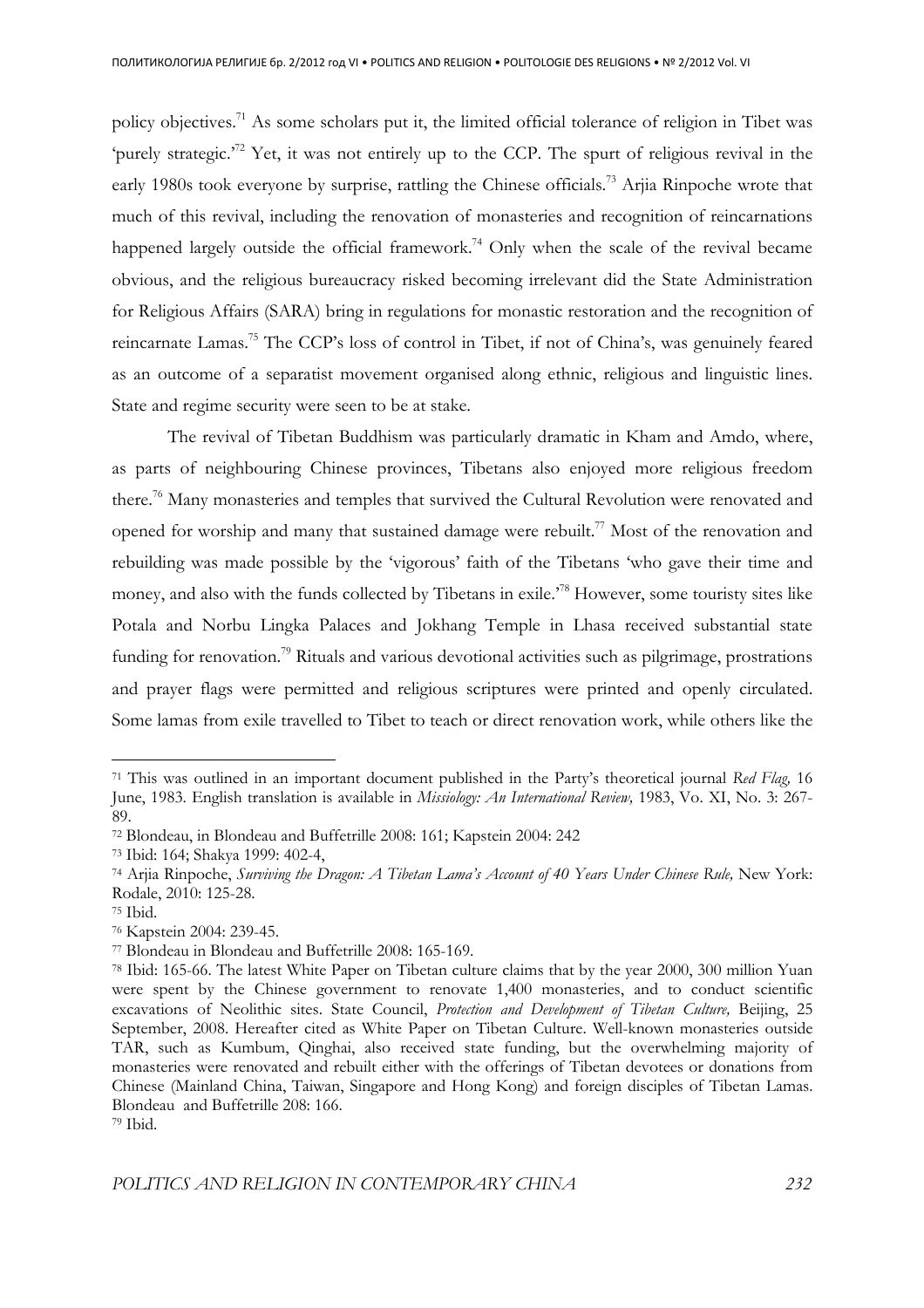10<sup>th</sup> Panchen Lama, who stayed in Tibet and became victims during the Cultural Revolution, were rehabilitated and resumed some of their traditional roles.<sup>80</sup>

 However, 'liberalisation was intended to provide an opportunity for the last vestiges of superstitious belief to quietly wither away.<sup>81</sup> As Blondeau puts it, liberalisation was 'purely strategic'. As mentioned earlier, in 1983, the Party established 'the natural withering of religion' through socio-economic transformation as the long term goal of its religious policy, since ideology and coercion had failed during the Maoist era.<sup>82</sup> Such a sanguine view was ill-advised as the speed with which Tibetan Buddhism was revived in the 1980s unnerved the Chinese, and revealed the intense devotion that most Tibetans still felt towards the Dalai Lama. Between 1987 and 1993, monks and nuns led many pro-independence demonstrations in Lhasa in support of the Dalai Lama, requiring the Chinese to impose martial law in 1989 and implement harsh new policies.<sup>83</sup>

## *Marshal Law and Hard-Line Shift in Policy (1989-2008)*

The confluence of a number of internal and external events in Tibet and China in the late 1980s brought about a hard-line shift in Beijing's Tibet policy, particularly in the religious sphere.<sup>84</sup> In response to the pro-independence demonstrations and riots in Tibet, Wu Jinghua, the Yi minority Party Secretary of TAR, was replaced by Hu Jintao on 12 January, 1989. The central authorities ordered the imposition of martial law in Lhasa on 7 March, 1989, effective from 8 March. During a Politburo meeting, Beijing unveiled on 19 October, 1989, the hard-line policy of rejecting political liberalisation, repressive enforcement of stability and rapid economic development inside Tibet and the side-lining of the Dalai Lama.<sup>85</sup> It reflected a loss of faith in the liberal policies of the Hu Yaobang and Wu Jinghua to win Tibetan loyalty. In fact, they were seen as increasing nationalistic sentiments, leading to ethnic riots. It was also indicative of the

<sup>80</sup> Shakya 1999: 372-3. The Panchen Lama re-emerged in public in March 1978 for the first time since 1964. There are no available figures for the total number of monks, nuns or Lamas rehabilitated. Former Tibetan government officials imprisoned during the Cultural Revolution were also rehabilitated in late 1978. In January 1979, compensation was announced to former aristocrats and land-lords who were wrongly accused and lost property during the Cultural Revolution. 2300 people shared 7 million Yuan in compensation. Some prisoners involved in the 1959 uprising were also freed, although not given compensations.

<sup>81</sup> Kapstein 2004: 242.

<sup>82</sup> Shakya 1999: 420.

<sup>83</sup> Goldstein 1997: 79-87. For a detailed analysis of the protests and riots during this period, see Schwartz, 1994.

<sup>84</sup> Topgyal 2012: 123-27.

<sup>85</sup> Rabgey and Sharlho 2004: 15.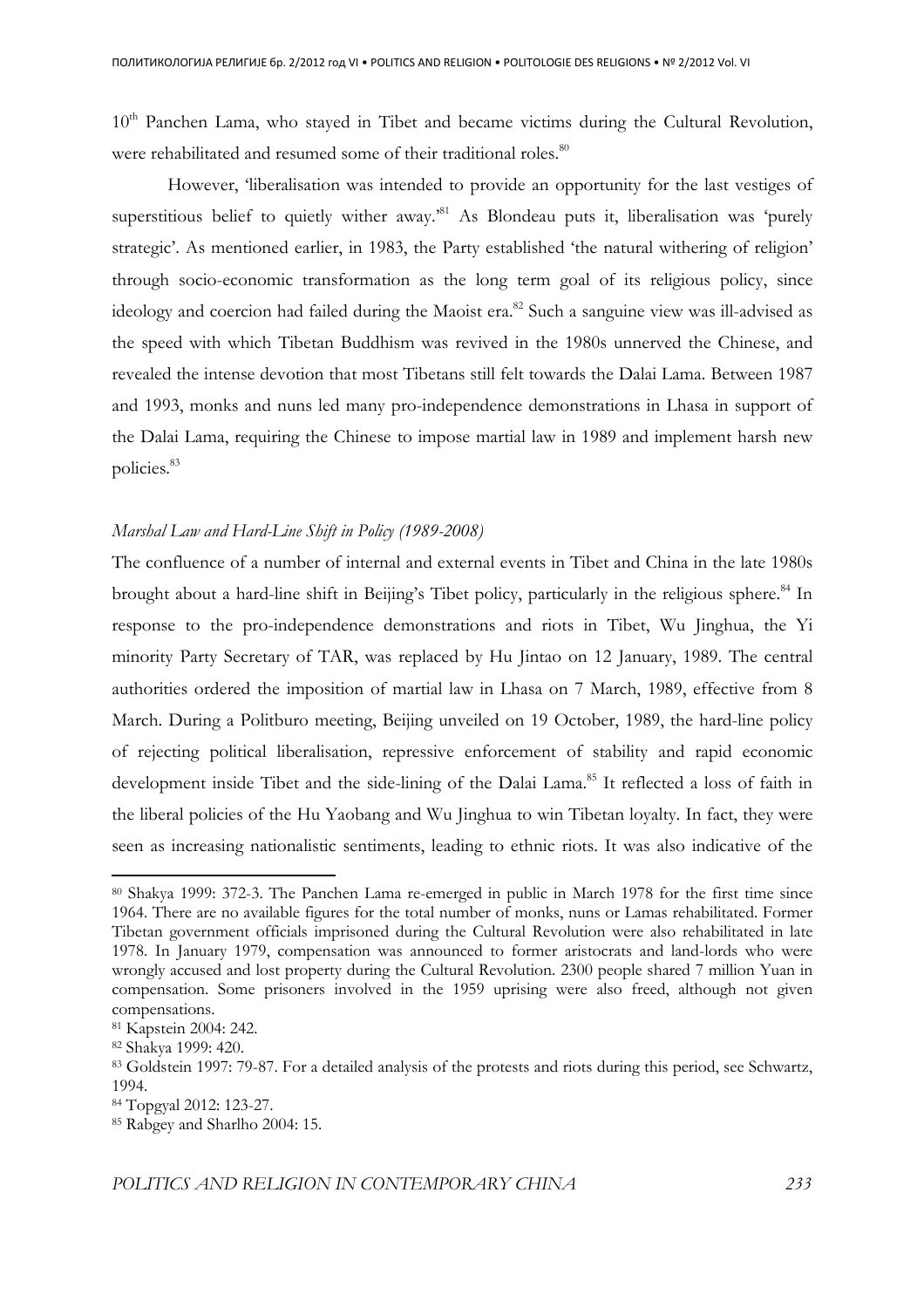loss of faith in the Dalai Lama to 'play a constructive role in Tibet.<sup>86</sup> In broad terms, the new policy came to be known as 'grasping with both hands', involving accelerated economic development through massive state subsidies and investment and ruthless enforcement of stability in Tibet through the use of the police, military and other security agencies.<sup>87</sup> A third element of the hard-line policy was a continuation of the Maoist-style political campaigns of mass mobilisation and ideological indoctrination.<sup>88</sup>

Especially after the failure of the Dalai Lama and Beijing to work together to choose the reincarnation of the  $10<sup>th</sup>$  Panchen Lama in 1995, Beijing unleashed a series of campaigns against the Dalai Lama, banning his photographs and requiring monks, nuns and lay Tibetans to criticise him, which continues to foment unrest in various Tibetan regions. Since the 1990s, China has put increasing restrictions on Tibetan Buddhism in all Tibetan regions.<sup>89</sup>

Several instances show the fall-out of the vice-like control on religion that Chen Kuiyen and his subordinates and successors oversaw in the Tibetan regions. Two high ranking lamas, Arjia Rinpoche and the Karmapa, escaped into exile due to the continuing restrictions on religious study and practice and the requirements to criticise the Dalai Lama and legitimise the Chinese-appointed Panchen Lama.<sup>90</sup> In February 1998, Arjia Rinpoche, who held high offices in the Chinese Buddhist Association and the Chinese People's Political Consultative Committee, escaped 'the repressive climate' which included being 'coerced into publicly supporting China's increasingly anti-Tibet agenda, including taking part in carefully orchestrated rituals engineered to undermine the authority of the Dalai Lama.<sup>51</sup> The Karmapa escaped in 2000 citing restrictions on religion and the fear of being used by the Chinese to serve their anti-Tibetan agenda.<sup>92</sup> The demolitions in 2007 of the statues of an eighth century Indian saint Padmasambhava in Samye (funded by Chinese Buddhists from the Mainland) and Ngari testify to the continuing

l

<sup>86</sup> Ibid.

<sup>87</sup> Ibid; Goldstein 1997: 92-93; Shakya 1999: 433.

<sup>88</sup> Shakya 1999: 433; 196.

<sup>89</sup> Chen Kuiyen, 'The Situation of Tibet and the Problems We Request the Central Authorities to Solve', *Xizang de Jiaobu (Tibet Steps)*, February 1994: 134-136.

<sup>90</sup> Ibid: 244. Karmapa is the highest Lama of the Kagyu sect and considered the third most important Lama in Tibetan Buddhism after the Dalai Lama and the Panchen Lama. His defection gained added significance because he is the only Lama to be recognised by both the Dalai Lama and the Chinese government.

<sup>&</sup>lt;sup>91</sup> Arjia Rinpoche 2010.

 $^{92}$ ଊ'རིའེ་རྒྲང་འརྲིན་ལང་གི་ཀུན་རྐྲེང་ (VOA Kunleng), དཔལ་རྒྱལ་བ་ཀརུ་པ་ས་མོགལ་བསལ་བུནར་འརྲི། (Interview with H. H. Karmapa), 15 July, 2011; available at http://www.voanews.com/tibetan/programs/tv/95779544.html; Mick Brown, *The Dance of 17 Lives: The Incredible True Story of Tibet's 17th Karmapa,* Bloomsbury Publishing PLC, 5 April 2004.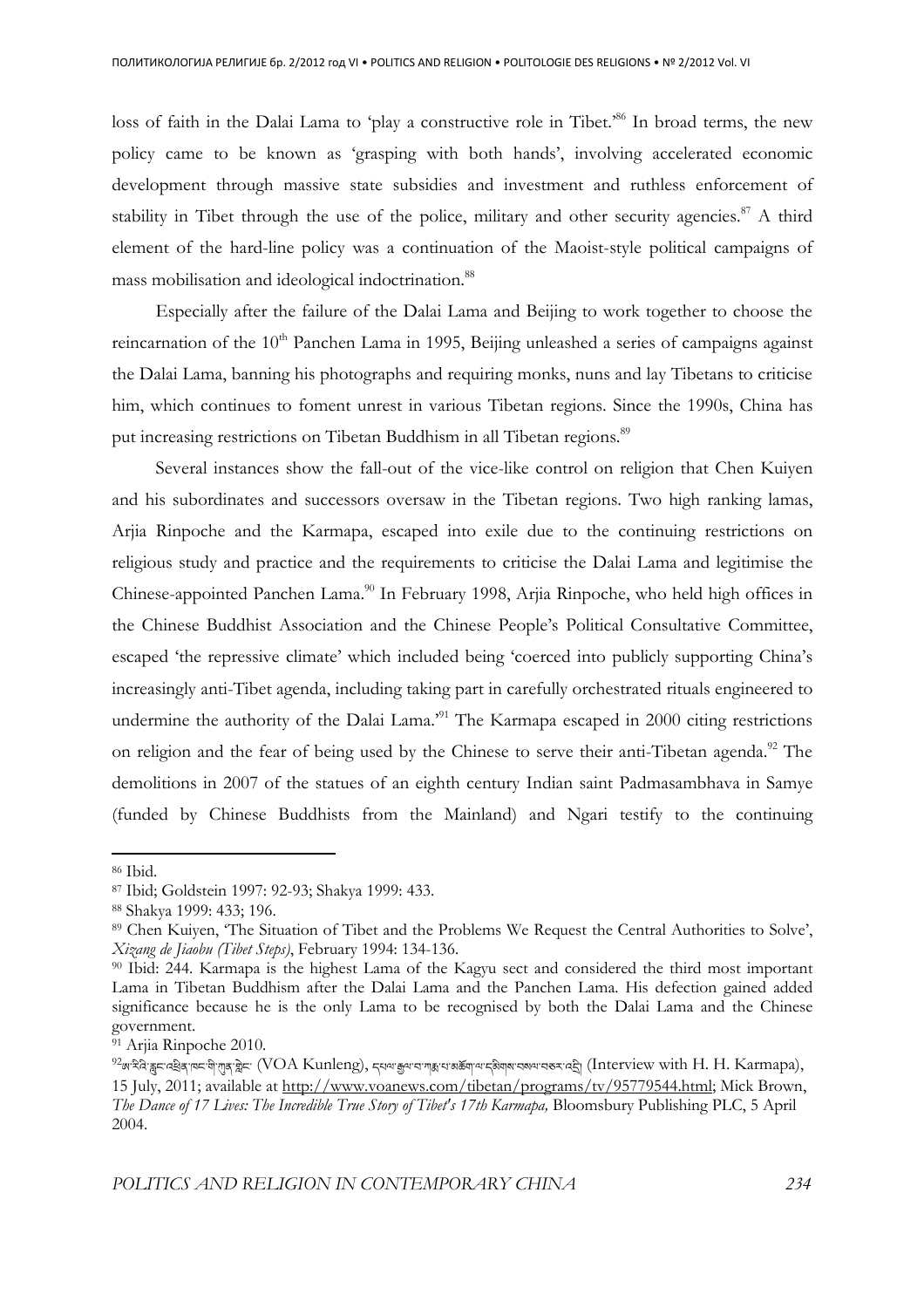restrictions on Tibetan Buddhism.<sup>93</sup> On 18 July, 2007, Beijing announced 'Order No. 5', a regulation essentially prohibiting Tibetan lamas from reincarnating without prior approval from the Chinese government.<sup>94</sup> Clearly, Beijing has the selection of the next Dalai Lama in mind, inflaming Tibetan resentment. Eastern Tibet has also come under increasing restrictions since the 1990s, exemplified by the fates of Serta Larungar Institute and Yachen Institute.

 Serta Institute in Kham (Sichuan), started by the charismatic abbot Jigme Phuntsok in 1980 with 100 Tibetan students, grew into a monastic town with 9300 resident disciples, including about 1000 Mainland and overseas Chinese.<sup>95</sup> In June 2001, officials from Beijing came to Serta to reduce the number of monks and nuns to 1000 and 400 respectively, which led to the demolition of some 2000 dwellings.<sup>96</sup> The same fate befell Yachen Institute in Sichuan, just months after the crackdown in Serta. $\frac{97}{2}$  A Chinese student, a middle-aged medical doctor, who joined Yachen after expulsion from Serta, summed up the rationale of fear behind the patriotic education campaign in Tibetan Buddhist institutes:

The [Chinese] authorities told teachers from Larung Gar and Yachen that they were forbidden to teach Vajrayana [referring to Tibetan Buddhism] to Chinese or to travel to China to teach. And they said that Chinese are forbidden to follow or receive Buddhist talks from Tibetan lamas. So many Chinese are coming to these areas where Tibetans usually live, but really the authorities don't want us to have connections with any lamas here. *The Chinese government knows that the more people believe in the Buddha the more those people will respect the Dalai Lama. So it is a threat to the government's idea of unity if either Tibetans or Chinese believe in the Buddha*. 98

The death sentence later commuted to life in prison of Tenzin Deleg Rinpoche, another popular reincarnate Lama, on allegations of masterminding a series of bomb-blasts in Chengdu is another illustration. The common thread in all these cases is that the CCP and the government sensed

<sup>&</sup>lt;sup>93</sup> ICT, **'Demolition** of giant Buddha statue at Tibetan monastery confirmed by China' 14 June, 2007; *ICT*, 'Rare Protest as Tibetans Attempt to Save Buddhist Statue from Demolition', 1 November, 2007.

<sup>94</sup> State Religious Affairs Bureau, 'Order No. Five: Management Measures for the Reincarnation of Living Buddhas in Tibetan Buddhism,' 13 July, 2007.

<sup>95</sup> Mathew Kapstein, "A Thorn in the Dragon's Side: Tibetan Buddhist Culture in China" in Morris Rossabi (Ed.) *Governing China's Multiethnic Frontiers,* Seattle and London: University of Washington Press, 2004: 252; David Germano, 'Re-membering the Dismembered Body of Tibet: Contemporary Tibetan Visionary Movements in the People's Republic of China,' in Goldstein and Kapstein 1998: 53-94.

<sup>96</sup> ICT, 'When the Sky Fell to Earth: The New Crackdown on Buddhism in Tibet,' 2004: 66. There is clear evidence from Western scholars who visited these Centres that large numbers of disciples had indeed congregated there. David Germano (University of Virginia) and Mathew Kapstein (University of Chicago) spent time doing research at Serta.

<sup>&</sup>lt;sup>97</sup> Ibid: 69.

<sup>98</sup> Ibid: 71. Emphasis added.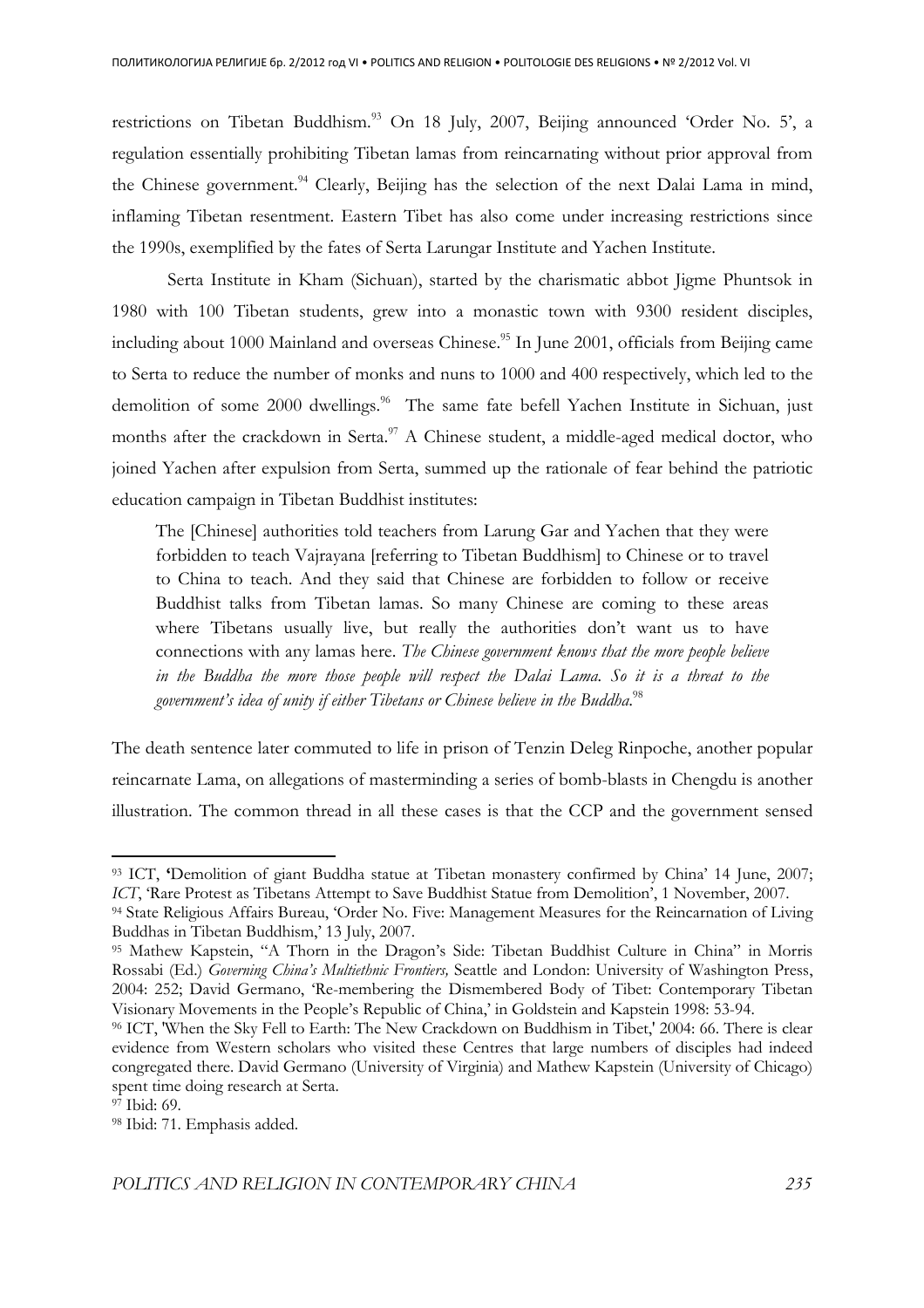rival power-centres with local and national dimensions. Such fear has prompted the repression of Tibetan Buddhism at the slightest sign of threat to the Party-State.

Therefore, after the Cultural Revolution, Beijing has adopted a policy of allowing limited religious practice but undermining the whole edifice of Buddhism by promoting materialism and atheism, as expounded by the Party's racial theoretician Li Dezhu, who until recently was the director of the State Nationality Affairs Commission.<sup>99</sup> Addressing the ideological and political threats from Tibetan Buddhism is a major concern for Chinese leaders. Initiated by Chen Kuiyen, Tibetan Buddhism has been a special target for his successors, not the least for Zhang Qingli, who described the Central Party Committee as the real Buddha for the Tibetans and enforced existing restrictions on religion ever more strongly.<sup>100</sup>

Predictably, the cumulative effect of these repressive policies and practices provoked the most serious and widespread Tibetan uprising against Chinese rule in Spring 2008.<sup>101</sup> Although, the uprising was overwhelmingly peaceful, it turned violent on a couple of instances, especially in Lhasa on 14<sup>th</sup> March, 2008. The Chinese government claimed that 18 civilians and one policeman died and 382 civilians were injured on 14 March 2008.<sup>102</sup> The Tibetan Government-inexile (TGIE) and rights groups claim that 220 Tibetans were killed, 5,600 arrested or detained, 1,294 injured, 290 sentenced and over  $1,000$  disappeared in the ensuing crackdown.<sup>103</sup> Not surprisingly, the protests all over the Tibetan plateau were mostly led by monks, which is why monasteries again became the key targets of the Chinese efforts to quell the uprising.

Monasteries were blockaded and Patriotic Education Campaign (PEC) was stepped up in all Tibetan regions. Leading an official delegation to Lhasa in 23-24 March, the Chinese Minister of Public Security, Meng Jianzhu, told members of the management committees of the Lhasa monasteries that the Dalai Lama is 'unfit to be a true follower of Buddhism, and called for

<sup>99</sup> Michael Sheridan, 'Ethnic Repression in Tibet Masterminded by Faceless Chinese Trio,' *Times Online,* 23 March, 2008.

<sup>100</sup> Geoff Dyer and Richard McGregor, 'Tibet untamed', *Financial Times,* April 1 2008.

<sup>101</sup> Tsering Topgyal, "Insecurity Dilemma and the Tibetan Uprising in 2008," *Journal of Contemporary China,*  Vol. 20, Issue No. 69, March, 2011: 183–203.

<sup>102</sup> People's Daily, "18 civilians, 1 police officer killed by Lhasa rioters", 22 March 2008; "Appalling March 14

riot in Lhasa", 26 March 2009.

<sup>103</sup> Tibetan Government-in-Exile (TGIE), "Fact Sheet: Tibetan deaths under China's crackdown since March 2008", (20 March 2009), available at:

http://www.tibet.net/en/index.php?id1/4760&articletype1/4flash&rmenuid1/4

morenews&tab<sup>1</sup>/41#TabbedPanels1; "Dharamsala condemns Chinese court's death sentence for riots", Voice of America, 9 April 2009.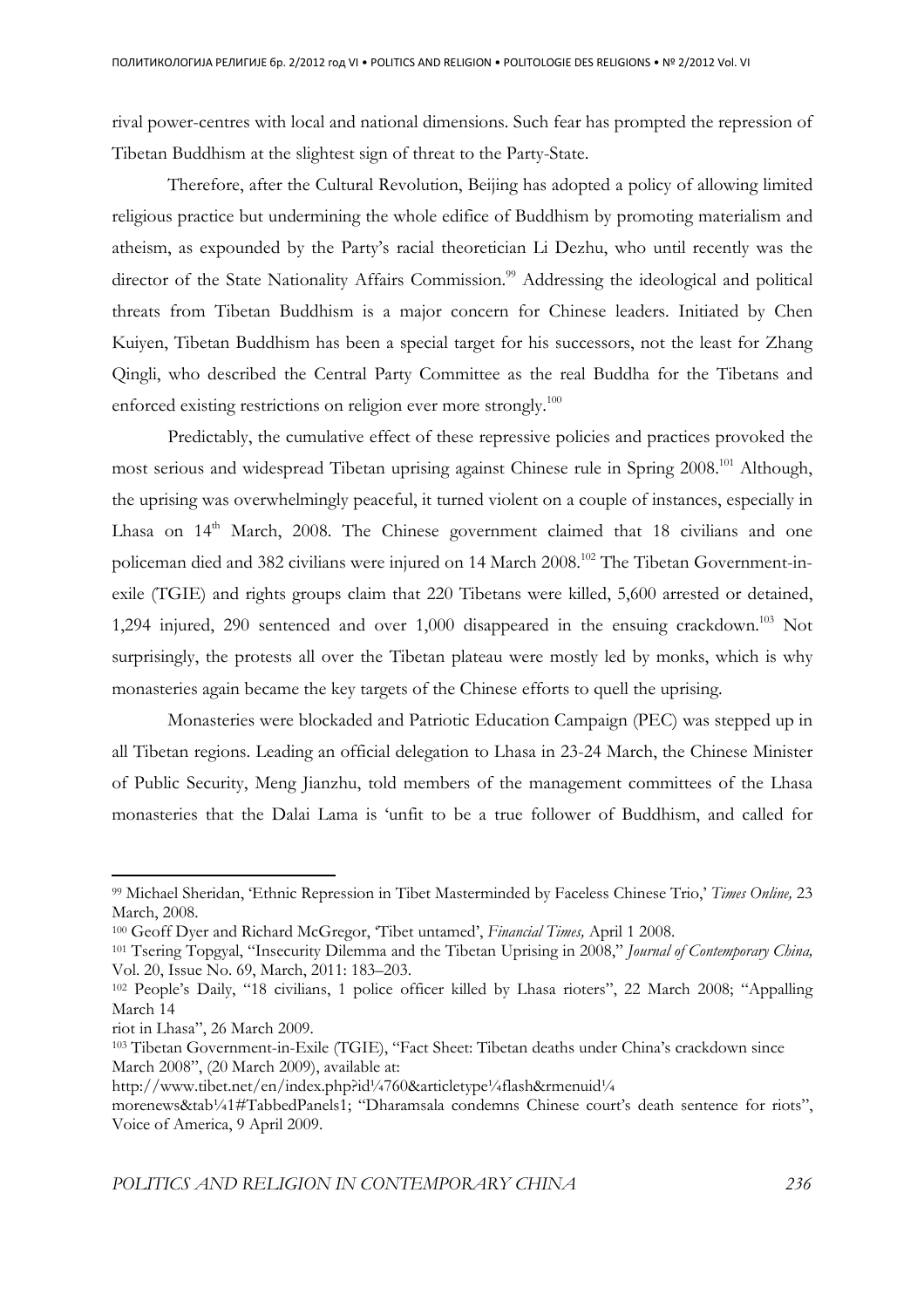broader "patriotic education" in TAR.'<sup>104</sup> In a Regulation publicised on 18 July, 2008 by the government of Kartze (Sichuan), "Order No. 2 of the People's Government of Kartze TAP" threatened the entire monastic hierarchy with reprisals for anti-Chinese disturbances: monks and nuns who protest and refuse to 'conform' and submit to PEC will be expelled and their residence demolished; Tulkus and senior monks could be 'stripped of the right to hold the reincarnation lineage' for communicating with foreigners or engaging in anti-China protests; monasteries/nunneries where a specific percentage of monks/nuns have engaged in dissident activities will banned from performing Buddhist rituals; and senior Buddhist teachers could face public 'rectification' or imprisonment if they 'tolerated' any protest activity, peaceful or otherwise.<sup>105</sup> In fact, some of the protests were direct responses to Chinese attempts to conduct PEC in monasteries and nunneries, which was demeaning and extremely provocative for the monks and nuns, not the least because of the requirement to denounce the Dalai Lama. On 1 April, the authorities conducted PEC inside Dza Wonpo Monastery, Dzachukha County, Kartze, ordering the monks to criticize and denounce the Dalai Lama and provoked a monk-led protest.<sup>106</sup> On 2 April, PEC was initiated in Ba Chode Monastery, Batang County, Kartze, resulting in clashes and arrests of monks, including the abbot and disciplinarian.<sup>107</sup> On 3 April, PAP and a PEC work unit ransacked Tongkor monastery, Kartze, confiscating mobile phones and throwing the photographs of the Dalai Lama and the monastery's abbot to the ground, and ordered the monks to "curse" the Dalai Lama. The monks started a protest joined by lay Tibetans from that area, reportedly resulting in many fatalities.<sup>108</sup> Monks of Pada Sangdruling Monastery in Zachukha, Kartze, refused to cooperate in a PEC session on 26 April.<sup>109</sup> To be sure, PEC was intensified in other Tibetan regions and the cross-section of the lay population, including students, officials, farmers and nomads were also subjected to PEC, fomenting great

<sup>104</sup> Maureen Fan, '"Patriotic Education" Campaign: China Moves to Tighten Control Over Religion in Tibet,' *Washington Post*, 26 March, 2008; ICT, "Mass detentions of monks, suicides and despair as enforced condemnation of Dalai Lama provokes dissent," 29 April, 2008.

<sup>105</sup> Bod-ljongs Nyin-Re'i Tsags-par (Tibet Daily), "Dkar-mzes Bod-rigs Rang-skyong Khung Mi-dmangs Srid-gshung Gi Bka Ang-Gnyis-Pa (Measures for dealing strictly with rebellious monasteries and individual monks and nuns: Order No. 2 of the People's Government of Kartze TAP)," 18 July, 2008; the Tibetan original is available at http://zw.tibet.cn/news/xz\_news/ttxw/200807/t20080718\_413324.htm. This was also publicised in Richard Spenser, "China plans sweeping purge of Tibetan monasteries,"

*Telegraph*, 27 July, 2008. 106 Woeser, "Tibet Update (2)."

<sup>107</sup> Ibid.

<sup>108</sup> Ibid.

<sup>109</sup> Woeser, "Tibet Update (May 1-6, 2008)."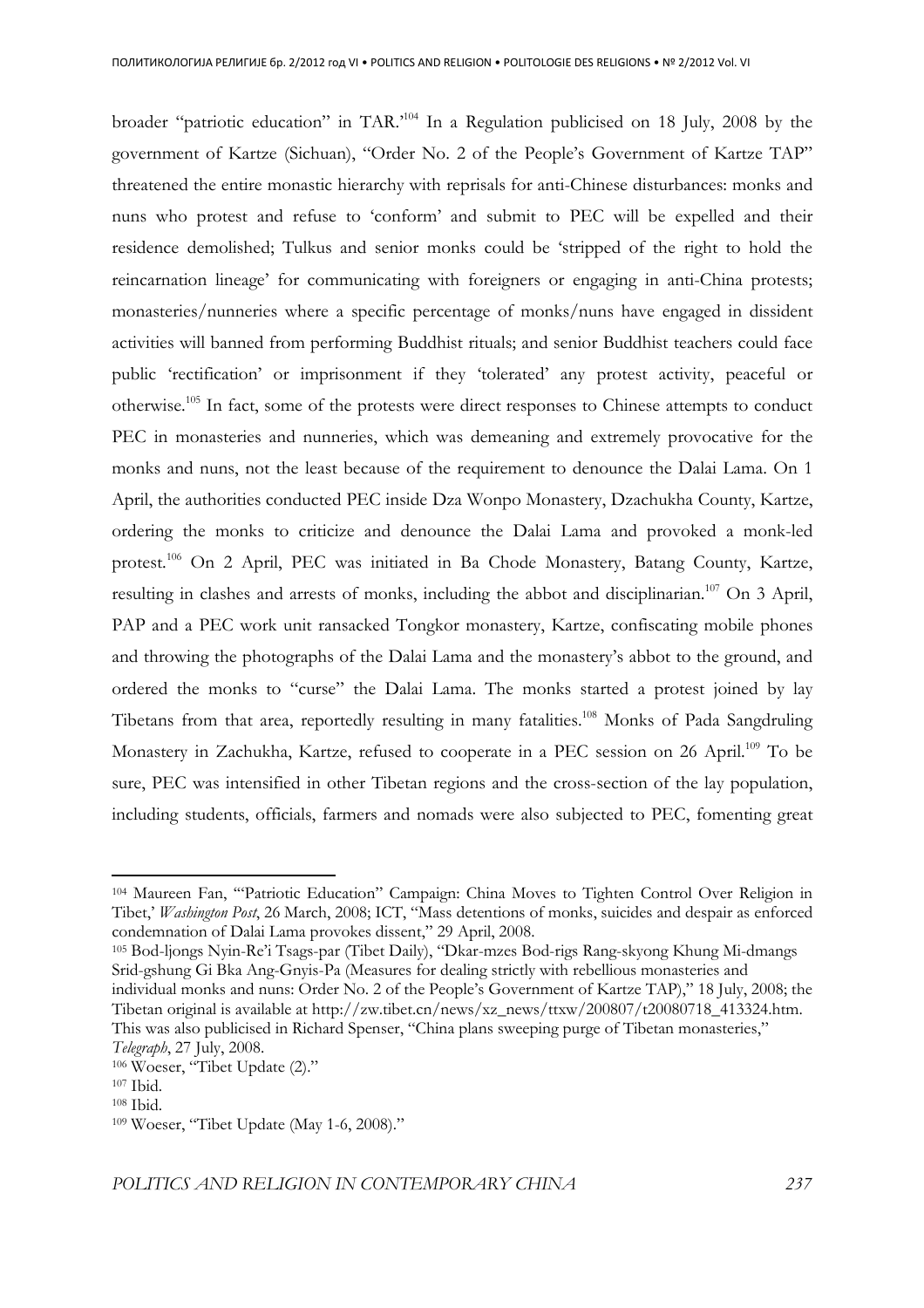resentment.<sup>110</sup> On top of these practices towards the monastic community, the Chinese have been busy promulgating measures to gain greater control over Tibetan Buddhism.

In 2007, the Chinese *State Administration of Religious Affairs (SARA)* passed 'Measures on the Management of the Reincarnation of Living Buddhas [reincarnates] in Tibetan Buddhism' or 'Order No. 5', which requires all Tibetan Lamas to petition the State for permission to 'reincarnate' and be approved by the appropriate state bodies.<sup>111</sup> In 2010, China passed 'Management Measures for Tibetan Buddhism' barring any foreign forces from interfering in Tibetan monasteries, temples and other religious sites.<sup>112</sup> Beijing has undoubtedly put these measures in place to undercut the Dalai Lama's influence and crucially in anticipation of the selection of his reincarnation, but for both ecclesiastical and lay Tibetans, these are deeply offensive, striking at the very heart of Tibetan being. The cycle of Chinese repression and the Tibetan resistance, principally by the religious community, did not end there.

 Unable to tolerate the general lack of freedom in Tibet, exacerbated by the repressive tactics adopted by the Chinese authorities to quell the Tibetan uprising since 2008, 42 Tibetans (35 men and 7 women) have self-immolated inside Tibet since February 27, 2009.<sup>113</sup> Of these, 18 were monks and nuns or former monks, mostly in Ngawa T&QAP, Sichuan. Self-immolation constitute the extreme end of what is a broad spectrum of resistance efforts on the Tibetan plateau ranging all the way to what Barnett called 'strategic deception' or Kapstein termed 'dimorphism of values'—working within the Chinese system to work for Tibetan rights and protect Tibetan identity.<sup>114</sup> In between these ends, the Tibetans engage in street demonstrations and protests, clashes with security forces, putting up posters on walls and subtle cultural

<sup>110</sup> The Economist, "Lhasa under siege"; Wong, "50 Years After Revolt, Clampdown on Tibetans"; Wong, "On Foot in the Mountains of Mystical Yunnan."

<sup>110</sup> Fan, '"Patriotic Education" Campaign"; ICT 29 April, 2008.

<sup>111</sup> State Administration of Religious Affairs, 'Management Measures for the Reincarnation of Living Buddhas in Tibetan Buddhism,' 18 July, 2007. The original Chinese is available on the website of SARA at http://www.sara.gov.cn/GB//zcfg/89522ff7-409d-11dc-bafe-93180af1bb1a.html. The English translation is available on the website of the Congressional-Executive Committee on China at http://www.cecc.gov/pages/virtualAcad/index.phpd?showsingle=98772&PHPSESSID=2a2c4245f4a54 ce8dc1dae02eb9c7f14.

<sup>112</sup> Global Times, 'Foreign forces must not interfere in Tibetan Buddhism affairs: government,' 9 October, 2010.

<sup>113</sup> ICT, "Self-Immolation Fact Sheet," Last Updated: June 21, 2012. There have been at least 4 selfimmolations among exile Tibetans in India and Nepal.

<sup>114</sup> Robert Barnett, 'Beyond the Collaborator-Martyr Model: Strategies of Compliance, Opportunism, and Opposition within Tibet' in Sautman and Dryer 2006: 25-66; Kapstein in Goldstein and Kapstein, 1998: 143-44. Of course, there are Tibetans such as Ragdi, Pema Thinley and Sithar who appear to serve CCP and the Chinese government loyally.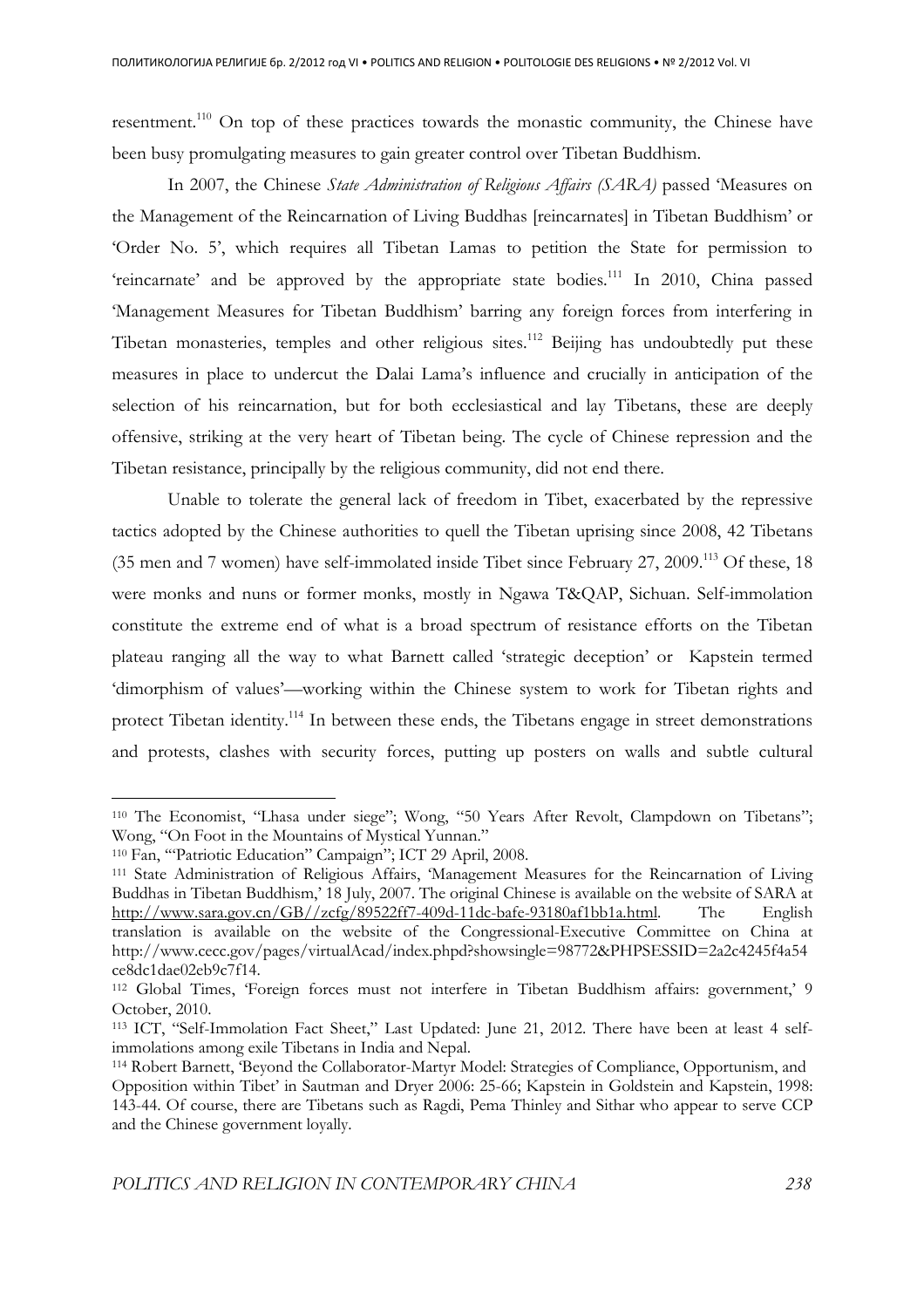regeneration campaigns such as the Lhakar movement, singing songs of protest, writing poetry and essays of protest and producing artwork containing social and political satire and criticism. In most of these protests, Chinese suppression and efforts to control Tibetan Buddhism feature as a central subject. This is not surprising as Buddhism is central to life and society in Tibet. The upshot is that the Chinese and the Tibetans are caught in a cyclical process of Chinese attempts to control, if not undermine, Tibetan Buddhism and the Tibetan resistance to defend it. This cycle appears set to continue for the foreseeable future. However, what is driving this cycle at a fundamental level? The next and final section takes a stab at this important question.

## **Securitisation of Tibetan Buddhism**

The securitisation of Buddhism is of course embedded in the broader securitisation of most things Tibetan by the Chinese. Indeed, as this author critiqued in his doctoral thesis, most Tibetologists writing on the Chinese-Tibetan conflict tend to see Chinese policies and practices in Tibet as security-driven while treating the Tibetan struggle as ethno-nationalistic.<sup>115</sup> The security-salience of Tibet in Chinese perceptions can be discussed in terms of the three overlapping categories of *political security* (threats to CCP/regime security and legitimacy and territorial integrity, challenges to sovereignty and legitimacy of Chinese rule over Tibet, ideology, state institutions and international image), *military security* (loss of strategic advantage of the Tibetan plateau and the consequent vulnerability of the Chinese heartland on top of the abovementioned political security concerns inasmuch as the PLA is still very much the Party's army) and *societal/identity security* (threats to national identity and nationalism, both state-led and Han supremacist).<sup>116</sup> Even one of the most liberal Mainland Chinese intellectuals, Wang Lixiong, once viewed Tibet solely through the lens of Tibet and warned Chinese leaders that Tibet is China's 'fatal "underbelly".<sup>117</sup> As pervasive as this perception is within contemporary Chinese officialdom, such views dates back to early  $20<sup>th</sup>$  century: 'Tibet is a buttress on our national frontiers—the hand, as it were, which protects the face—and its prosperity or otherwise is of the most vital importance to China.'<sup>118</sup> Issues ranging from Tibetan language education to economic development in Tibet are seen in security terms by the central and/or local Chinese authorities.<sup>119</sup>

<sup>115</sup> Topgyal 2012: 8-11.

<sup>116</sup> For details, see Ibid: 160-71.

<sup>117</sup> SWB, 18 May, 1999: FE/D3537/G. Emphasis mine. Again, Wang has moved on from such worstcase, zero-sum thinking, but much of the Chinese officialdom is stuck in this hyper-realist worldview. <sup>118</sup> Quoted in Tuttle, 2005: 44.

<sup>119</sup> Ibid: 129-71.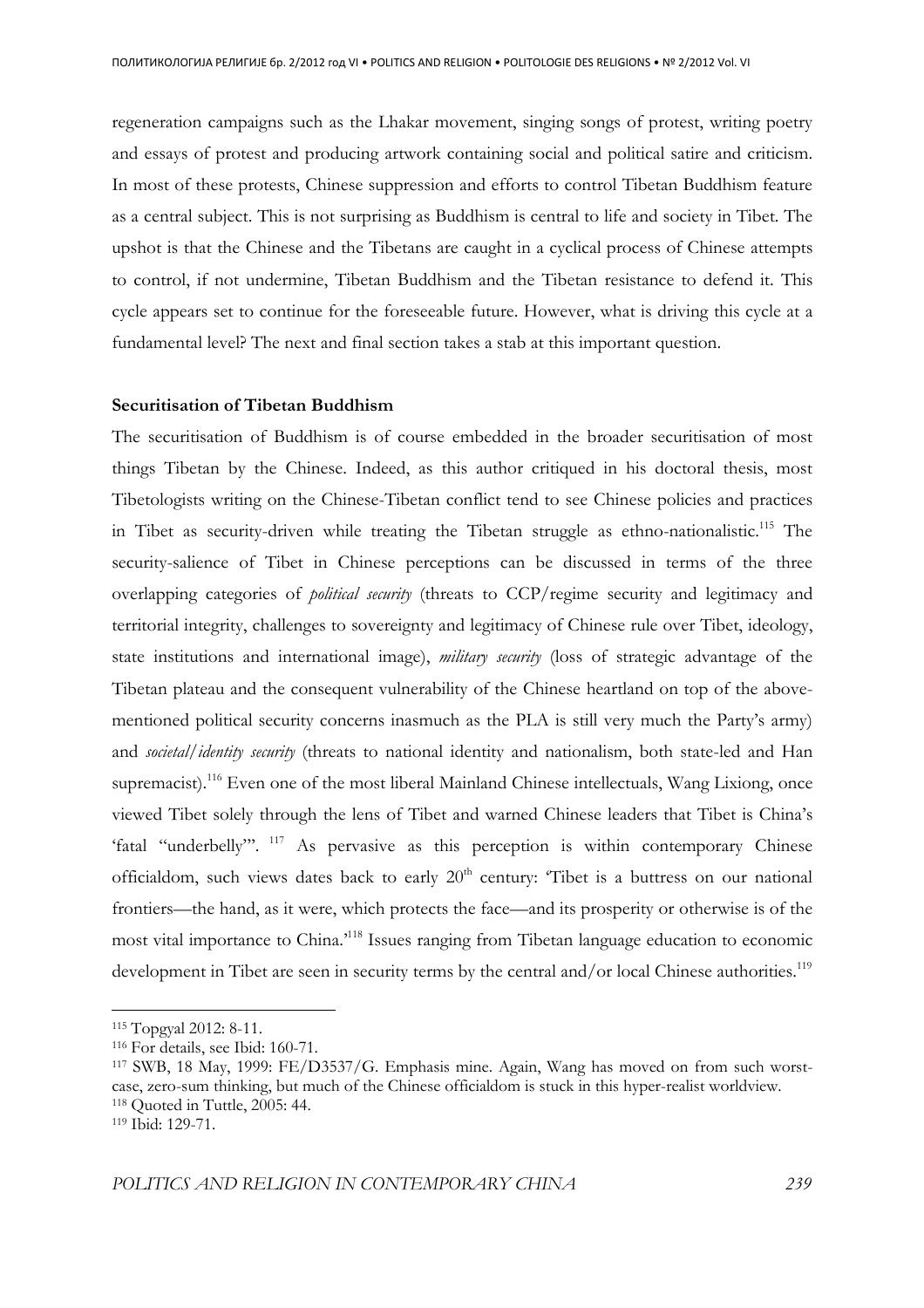By now the securitisation of Tibet is discursively (and rhetorically) well-sedimented and deeply institutionalised. Discursively, "local nationalism", "separatism" or "splittism", "feudalism", "theocracy" and "religious extremism" are perceived to threaten "social and political stability", "national unity", "national security", "state power", "unified leadership of the Communist Party" (regime security), "sovereignty", "territorial integrity", "socialism", "Chinese constitution", "regional national/ethnic autonomy" and "economic development."<sup>120</sup> Once an issue becomes associated with open-ended threats like "local nationalism", "separatism" or extremism and gets defined as a threat to any of the referent objects, it allows the Chinese officials at any level of the government to deal with that issue with harsh measures that could be interpreted as violating even the provisions of the Chinese Constitution and Autonomy Law. Tibetan language education and use in public is a case in point.

The right to use and develop the spoken and written languages of the nationalities is provided for in the Constitution and Autonomy Law.<sup>121</sup> Yet, Tibetan medium instruction is available only up to primary schools in TAR and as well as in the other provinces now.<sup>122</sup> In 2010, authorities in Qinghai province, where the freedom and quality of Tibetan language education has been greater, proposed using Chinese as the medium of instruction in all schools, provoking thousands of Tibetan students in a number of different places to protest openly.<sup>123</sup> One Western scholar lamented that 'maintaining and improving Tibetan language education is proving to be a difficult uphill struggle.<sup>124</sup> This represents a worsening situation even in comparison to the1980s.

The hostility towards Tibetan medium instruction arises from its association with 'separatism'.<sup>125</sup> As Bass observed, the strong connection between the Tibetan language and national identity has invited violent attacks during leftist periods in the past.<sup>126</sup> Even today,

<sup>120</sup> Of course, this is only a partial list of the more frequently recurring identification of threats and security referent objects in the Chinese discourses on Tibet.

<sup>121</sup> PRC Constitution: Article 4. Autonomy Law: Article 10.

<sup>122</sup> Ibid; Heller and Blondeau in Blondeau and Buffetrille 2008: 235.

<sup>123</sup> The Guardian, 'Tibetans protest against language curbs in Chinese schools,' 20 October, 2010; 'Tibetan student protests spread to Beijing' 22 October, 2010.

<sup>124</sup> Kapstein 2004: 246-48.

<sup>125</sup> Paper on Educational Development in Tibet by a Tibetan scholar in Tibet, 1995: 85, quoted in Bass 1998: 249.

<sup>126</sup> Ibid: 229.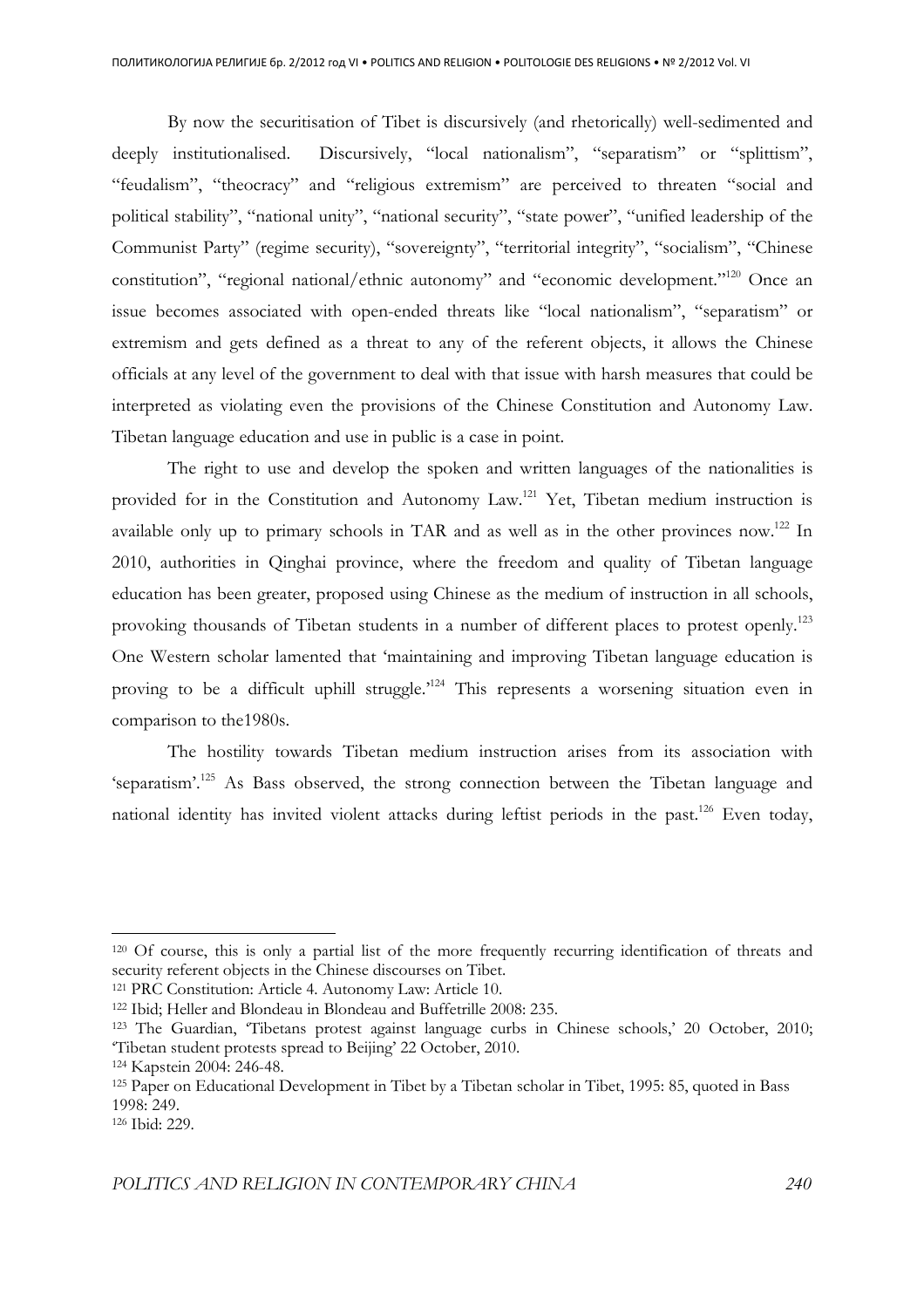merely talking about Tibetan language education could get one into political trouble.<sup>127</sup> As the veteran Tibetan Communist revolutionary, Phuntsok Wangyal, wrote to President Hu Jintao:

In light of the political phenomenon that "stability overrides all", the horrible words "Free Tibet" have become a "phobia" to some people for whom even "Tibetans demanding to study the Tibetan language, to use the Tibetan language, would lead to Tibetan independence activities". On the other side, these words have become a "money-earning tree" for some departments to keep on asking for funds from the Central Government….<sup>128</sup>

More recently, at the height of Tibetan student protests against the introduction of Chineselanguage text books in Tibetan schools in Qinghai Province in 2010, a Tibetan teacher wrote on Weibo:

[N]obody, no nationality should politicise their mother tongue, it is the natural heritage of humans' cultural ecology. Natural phenomena like this should not be used as an ideological vehicle. But there are still some departments and leaders that push these matters on to an ideological level of confrontation to deal with them."<sup>129</sup>

 This quote effectively shows how [association with splittism or separatism], why [to attract government funding, to protect institutional turf, and in the context of the rampant corruption to protect one's own powers and privileges] and who [various departments within the Party-State apparatus and the officials] are securitising Tibetan language. A popular saying in Tibet brings out even more clearly why Tibetan issues in general are securitised: "These people [local officials and cadres working for some central State and Party departments] live on anti-separatism, are promoted due to anti-separatism, and they hit the jackpot by anti-separatism."<sup>130</sup> The argument made by some Tibetan officials and scholars that the neglect and hostility towards Tibetan language instruction actually exacerbated separatist sentiments appears to have fallen on deaf ears.<sup>131</sup> In short, the centrality of language and Buddhism in Tibetan national identity, which sits uncomfortably with Beijing's security and state-led, Han-supremacist nationalism, invites the

<sup>127</sup> Woeser, 'Abolishing Tibetan Language Education for the Sake of "Maintaining Stability"', *High Peaks, Pure Earth,* 13/06/2012; available at http://highpeakspureearth.com/2012/abolishing-tibetan-languageeducation-for-the-sake-of-maintaining-stability-by-woeser/; Baba Phuntsok Wangyal (Phunwang), *Witness to Tibet's History,* New Delhi: Paljor Publications, 2007: 78. Phunwang has written three letters to Hu Jintao between 29 October, 2004 and 1 August, 2006.

<sup>128</sup> Phunwang 2007: 78.

<sup>129</sup> Woeser 13/06/2012

<sup>130</sup> Phunwang 2007: 78.

<sup>131</sup> Tenzin (TAR Deputy Party Secretary), 'Report of Speech to the First Regional Conference on Tibetan Language Teaching,' *Xizang Ribao, (Tibet Daily)*, 23 July, 1991; Internal Party Discussion Paper, 1995, quoted in Bass 1998: 244.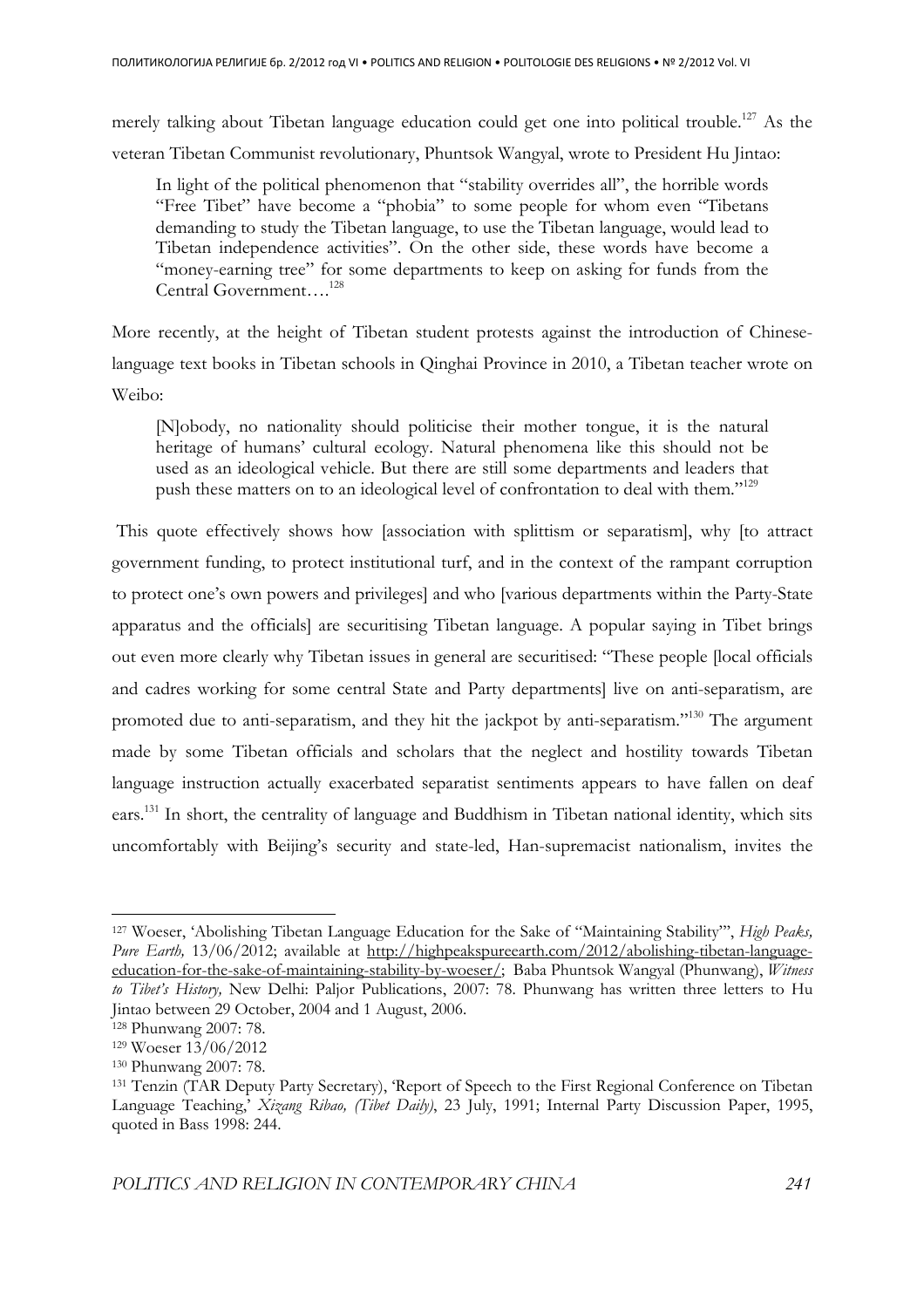hostility of regional and central authorities. In this surfeit of securitisation, Tibetan Buddhism occupies an unenviable place.

 Tibetan Buddhism, as we saw earlier, is central to Tibetan national identity and traditionally a key rallying point for an otherwise fragmented people. No wonder, monks and nuns have been at the fore-front of the Tibetan struggle inside Tibet. Beyond the visible sight of maroon-clad monks and nuns, Tibetan Buddhism posed an ideological challenge to Chinese communism when it was the key state and popular ideology in China and still constitutes a formidable challenge to the nationalist ideology that the CCP has been fostering and counting on as a source of legitimacy and an instrument of mobilisation when Communism does not excite the popular imagination anymore. Moreover, as keen students of history, the Chinese leaders should be aware of the Tibetan record of converting foreign rulers to Tibetan Buddhism, i.e. Mongol and Manchu emperors. Seen through that history, the growing interest in Tibetan Buddhism among the educated Han Chinese middle class should be a matter of some concern for the Chinese officials. The almost cult-like loyalty that Buddhism inculcates in the Tibetan hearts towards the Dalai Lama is not the least of the apprehension that it generates in the Chinese mind. These are some of the reasons why Tibetan Buddhism has been securitised in the Communist era, which leaves us with the important question of how Tibetan Buddhism is being securitised.

 Of course, the Chinese officials have rarely, if at all, explicitly and publicly said the words "Tibetan Buddhism poses an existential threat to China" or that extraordinary (extra-legal and extra-political) measures should be used to counter that threat, but the official language pertaining to Tibetan Buddhism is consistent with the "grammar of security" and the practices towards it violative of the laws and rules governing culture and religion in contemporary China. As mentioned above, the Chinese Constitution and the Autonomy Law provides the freedom of religion to the Tibetans and adherents of other religions. The Constitution protects "normal religious activities."<sup>132</sup> The keyword here is "normal" and the Chinese state and its apparatchiks determine what "normal" is—whatever serves the interests of the CCP and the Chinese state not the Tibetan Buddhists themselves, leaving ample scope for the former to associate various aspects of Tibetan Buddhism with 'narrow nationalism", splittism/separatism, extremism and superstition in order to securitise the Tibetan religion. Chen Kuiyen, the former TAR Party

<sup>132</sup> PRC Constitution, Article 36.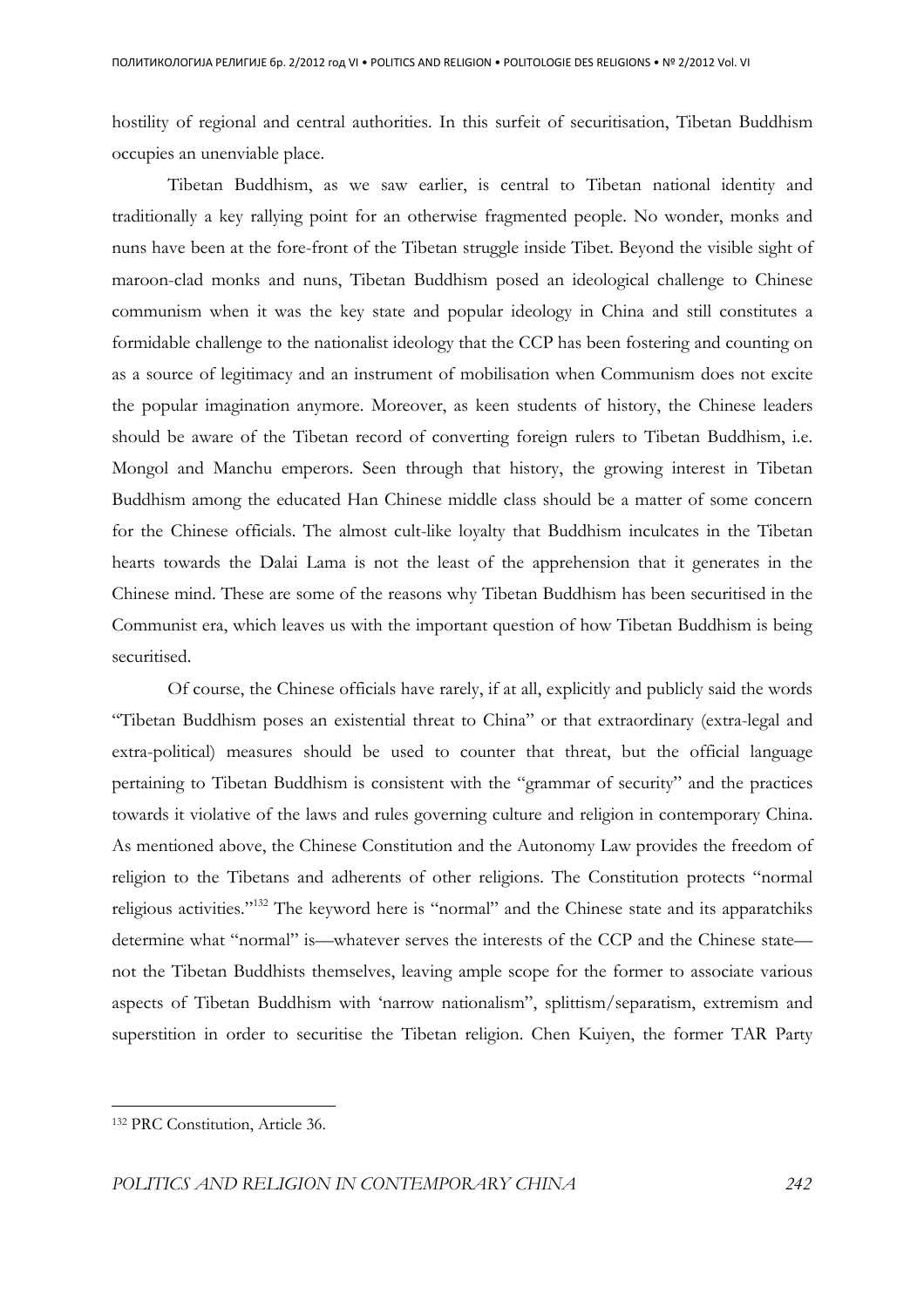Secretary, was most clear when he petitioned Beijing in 1994 for tougher measures against Tibetan Buddhists:

The continuous expansion of temples and Buddhist monks and nuns should be contained. We shall not allow religion to be used by the Dalai clique as a tool for their splittist activities. This is an outstanding and key issue concerning party construction in Tibet. Under the precondition that we shall rely on education, we shall also take some forceful measures to stop this perverse trend.<sup>133</sup>

This sort of attitude has led to the policy measures and the consequent cycles of repression and resistance that I have outlined in the immediately preceding sections of this paper. However, official utterances and writings are not the only means of securitising Tibetan Buddhism, and indeed the Tibetans as a group. Other forms of political communication, notably images, as pointed out by Williams, are used to no small end.<sup>134</sup> For instance, after the 2008 Tibetan uprising, The Chinese government went on the offensive against "the Dalai clique" by controlling the domestic media coverage of the protests and riots and keeping out foreign journalists,<sup>135</sup> shutting down the communication infrastructure in the Tibetan regions and playing round the clock clips of the Tibetan rioters, especially Tibetan monks, burning and destroying Chinese and state properties and attacking Chinese civilians on national TV and filling up the pages of print media with the same stories. These stories were relayed on overseas Chinese media outlets. As Barnett wrote, "For most people in China, the story of the Tibet uprising starts and ends with what is now called "the 3/14 incident"—what has been portrayed there as the brutal beating and killing of Chinese civilians by rabid Tibetan nationalists."<sup>136</sup> CCTV, the official Chinese TV network quickly made a documentary called "Records of the Lhasa Riots", which as Woeser pointed out, was "ceremoniously released during prime time and broadcast over and over again; it even became available on DVD."<sup>137</sup>

 The application of the theory of securitisation entails an important corollary: desecuritisation could render a problem more amenable to resolution than securitising it

<sup>133</sup> Chen Kuiyen, 'The Situation of Tibet and the Problems We Request the Central Authorities to Solve', *Xizang de Jiaobu (Tibet Steps)*, February 1994: 134-136.

<sup>134</sup> Williams 2003: 511–31.

<sup>135</sup> James Miles of The Economist was in Lhasa since 12 March. Since he was expelled on 19 March, no other foreign, including Hong Kong, journalists were allowed into Tibetan areas.

<sup>136</sup> Robert Barnett, "Thunder from Tibet," *The New York Review of Books,* Volume 55, Number 9, 29 May, 2008.

<sup>137</sup> Tsering Woeser, "CCTV's Explanation for the Tibetan Self-Immolations," *High Peak, Pure Earth,* 18 June, 2012; available at http://highpeakspureearth.com/2012/cctvs-explanation-for-the-tibetan-selfimmolations-by-woeser/.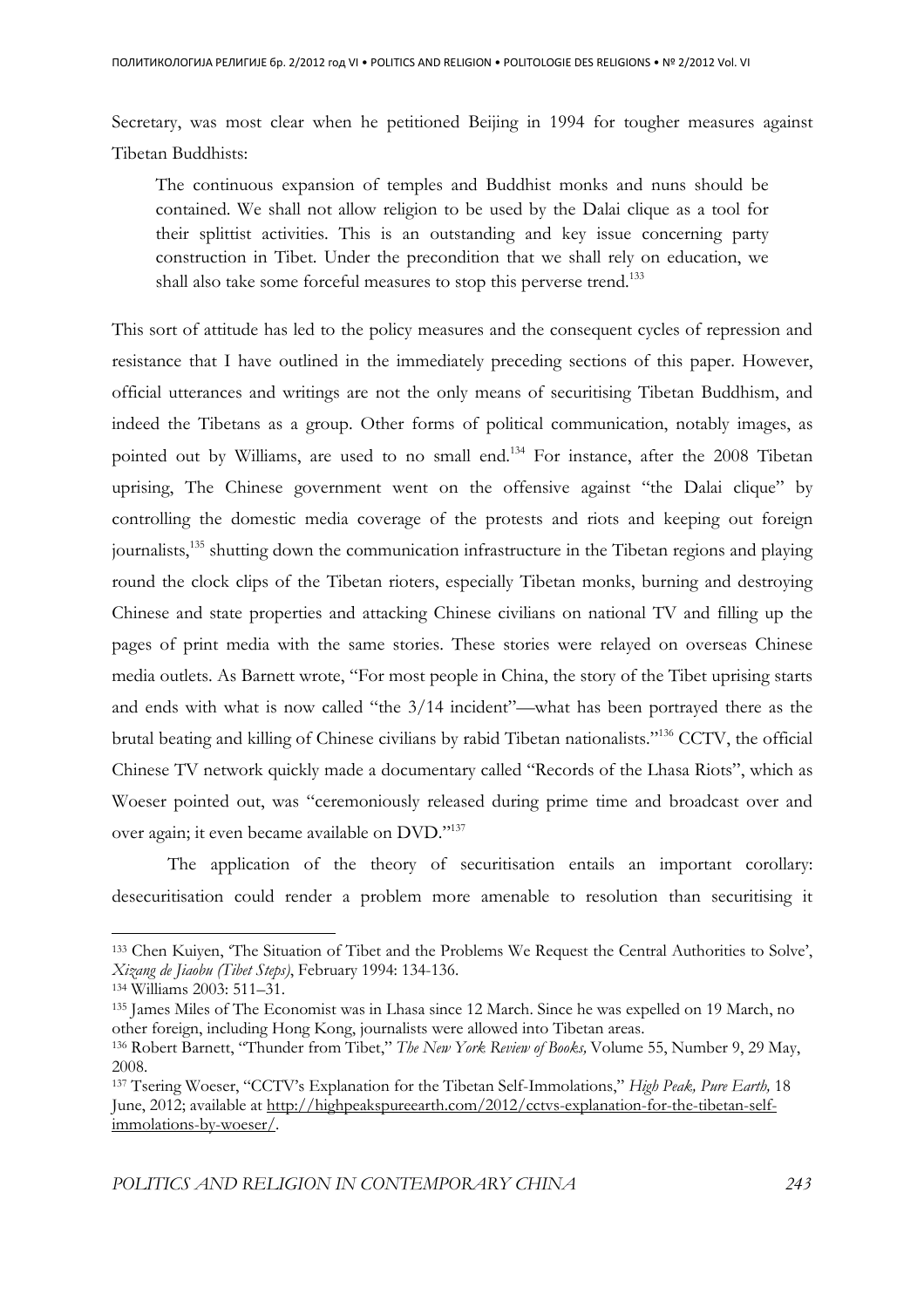mindlessly. This is a policy issue that the Chinese leaders would do well to ponder, but beyond the scope of this paper to develop. The key lesson from this historical and analytical account is that the Chinese securitisation of Tibetan Buddhism has helped neither the Chinese desire to win the hearts and minds of the Tibetan people nor the Tibetan efforts to protect their treasured religious heritage. They are locked in paradoxical cycles of repression and resistance.

**Conclusion:** This article explicated the six-decade conflict between the Chinese state and Tibetan Buddhism since the Chinese incorporation of Tibet. To make sense of the cyclical process of Chinese attempts to annihilate or control Tibetan Buddhism through various forms of repression and the equally determined Tibetan resistance, this article applied a two-level theoretical framework, consisting of the insecurity dilemma and securitisation. The paper traversed the complex period of the 1950s, when Eastern Tibet was subjected to radical communist reforms in which the religious estates and personalities were key targets, leading to a wide-spread armed rebellion, while Central and Western Tibet was treated with more gradualist, but subtle measures, ultimately leading to the fateful Lhasa uprising of 1959, to the contemporary period of hard-line assimilationist policies. This history is characterised by cycles of Chinese efforts to undermine Tibetan Buddhism and Tibetan resistance, which fundamentally originate from the incessant securitisation of Tibetan Buddhism by the Chinese state and its apparatchiks. At the heart of this struggle is the Chinese state's tendency to view Tibetan monasteries and Lamas as rival power centres that require elimination. The paper also considered the *why, how, and who* of this securitisation before concluding with a pointer to a future research project taking up the analytical effort to study the *why, how and who* of a potential desecuritisation of all things Tibetan, including Tibetan Buddhism.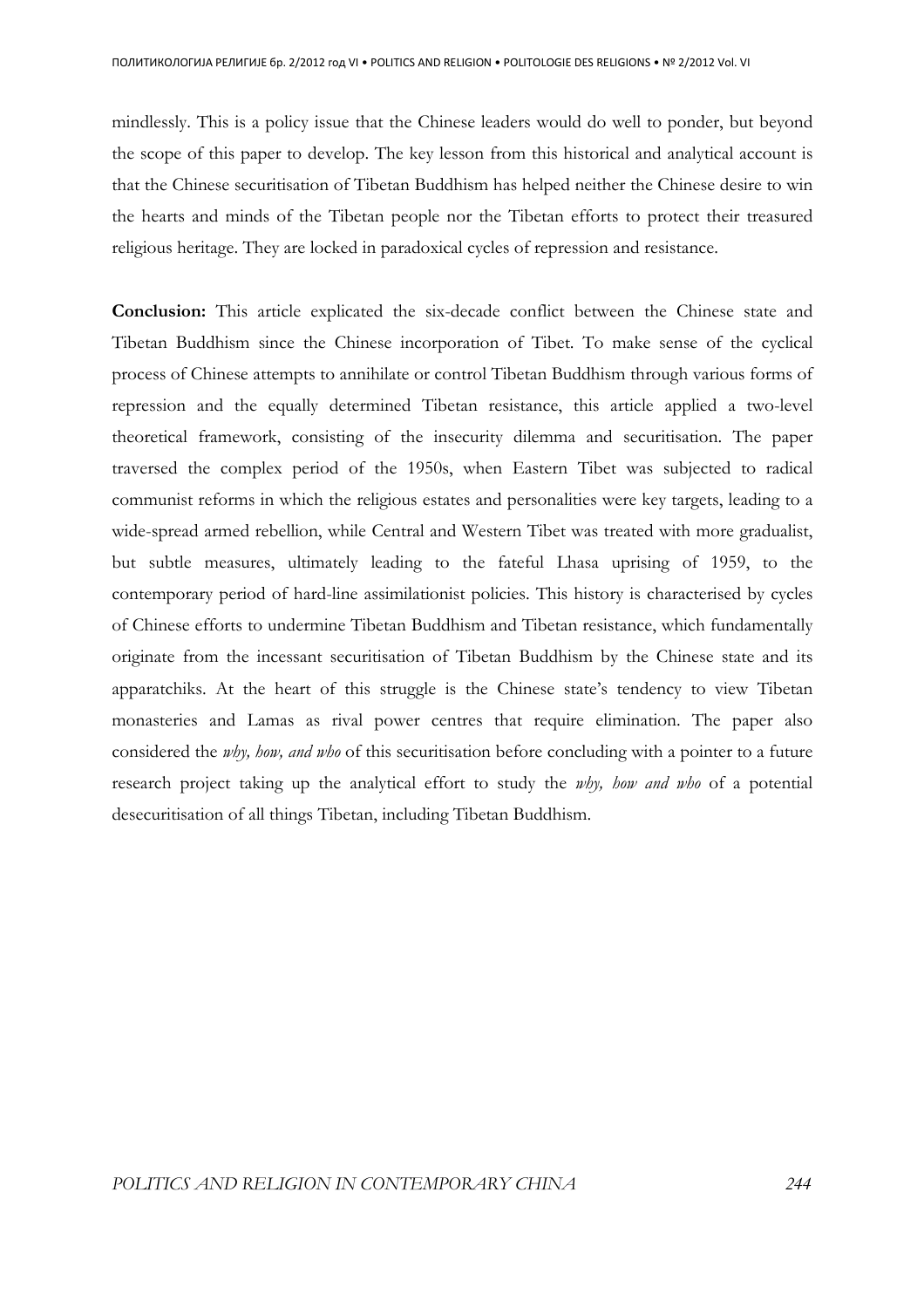## **Bibliography**

| America, Voice of, "Dharamsala condemns Chinese court's death sentence for riots", 9 April<br>2009. |
|-----------------------------------------------------------------------------------------------------|
| Ayoob, Mohammed, "Security in the Third World: The Worm About to Turn?" International               |
| Affairs, Vol. 60, No. 1, Winter 1983-84                                                             |
| "The Security Problematic of the Third World," World Politics, Vol. 43, No. 2, 1991                 |
| _______, The Third World Security Predicament: State Making, Regional Conflict, and the             |
| International System, Boulder, CO: Lynne Rienner Publishers, 1995.                                  |
| Balzacq, Thierry, "The Three Faces of Securitisation: Political Agency, Audience and                |
| Context," European Journal of International Relations, Vol 11, 2005: 171- 201.                      |
| Barnett, Robert, 'Beyond the Collaborator-Martyr Model: Strategies of Compliance,                   |
| Opportunism, and Opposition within Tibet' in Sautman and Dryer 2006.                                |
| ., "Thunder from Tibet," The New York Review of Books, Volume 55, Number                            |
| 9, 29 May, 2008.                                                                                    |
| Catriona Bass, Education in Tibet: Policy and Practice since 1950, London: Tibet                    |
| Information Network and Zed Books, 1998.                                                            |
| BBC Summary of World Broadcasts, 18 May, 1999: FE/D3537/G.                                          |
| Blondeau, Anne-Marie and Buffetrille, Katia (Eds.) Authenticating Tibet: Answers to                 |
| China's 100 Questions, Berkeley, Los Angeles and London: University of California                   |
| Press, 2008.                                                                                        |
| Brown, Mick, The Dance of 17 Lives: The Incredible True Story of Tibet's 17th Karmapa,              |
| Bloomsbury Publishing PLC, 5 April 2004.                                                            |
| Buzan, Barry, Waever, Ole and de Wilde, Jaap, Security: A New Framework for Analysis,               |
| Boulder and London: Lynne Rienner, 1998.                                                            |
| Buzan, Barry and Hansen, Lene, The Evolution of International Security Studies, Cambridge:          |
| Cambridge University Press, 2009: 214.                                                              |
| Buzan, Barry and Waever, Ole, 'Slippery? Contradictory? Sociologically Untenable? The               |
| Copenhagen School Replies,' Review of International Studies, Volume 23, 1997: 107.                  |
| Daily, People's, "18 civilians, 1 police officer killed by Lhasa rioters", 22 March 2008.           |
| " "Appalling March 14 riot in Lhasa", 26 March 2009.                                                |
| Economist, The, "Lhasa under siege" March 17, 2008.                                                 |
| Gad, Ulrik Pram and Petersen, Karen Lund (Eds.) "Special issue on The Politics of                   |
| Securitization," Security Dialogue, Vol. 42, Issue 4-5, August-October 2011.                        |
| Chen Kuiyen, 'The Situation of Tibet and the Problems We Request the Central Authorities to         |
| Solve', Xizang de Jiaobu (Tibet Steps), February 1994: 134-136.                                     |
| Dyer, Geoff and McGregor, Richard, 'Tibet untamed', Financial Times, April 1 2008.                  |
| Fan, Maureen, "Patriotic Education" Campaign: China Moves to Tighten Control Over                   |
| Religion in Tibet,' Washington Post, 26 March, 2008.                                                |
| Germano, David, 'Re-membering the Dismembered Body of Tibet: Contemporary Tibetan                   |
|                                                                                                     |
| Visionary Movements in the People's Republic of China,' in Goldstein and Kapstein<br>1998.          |
|                                                                                                     |
| Glenn, John, 'The Interrugnum: The South's Insecurity Dilemma,' Nations and Nationalism,            |
| Vol. 3, No. 1, 1997.                                                                                |
| Melvyn C. Goldstein, Goldstein, Melvyn C. "The Dalai Lama's Dilemma," Foreign Affairs,              |
| Vol. 77, No. 1, 1998: 84-97.                                                                        |
| -, "The Revival of Monastic Life in Drepung Monastery" in Buddhism in                               |
| Contemporary Tibet: Religious Revival and Cultural Identity, Delhi: Motilal Banarsidass, 1999.      |
| -, On the Cultural Revolution in Tibet: The Nyemo Incident of 1969, Berkeley, Los                   |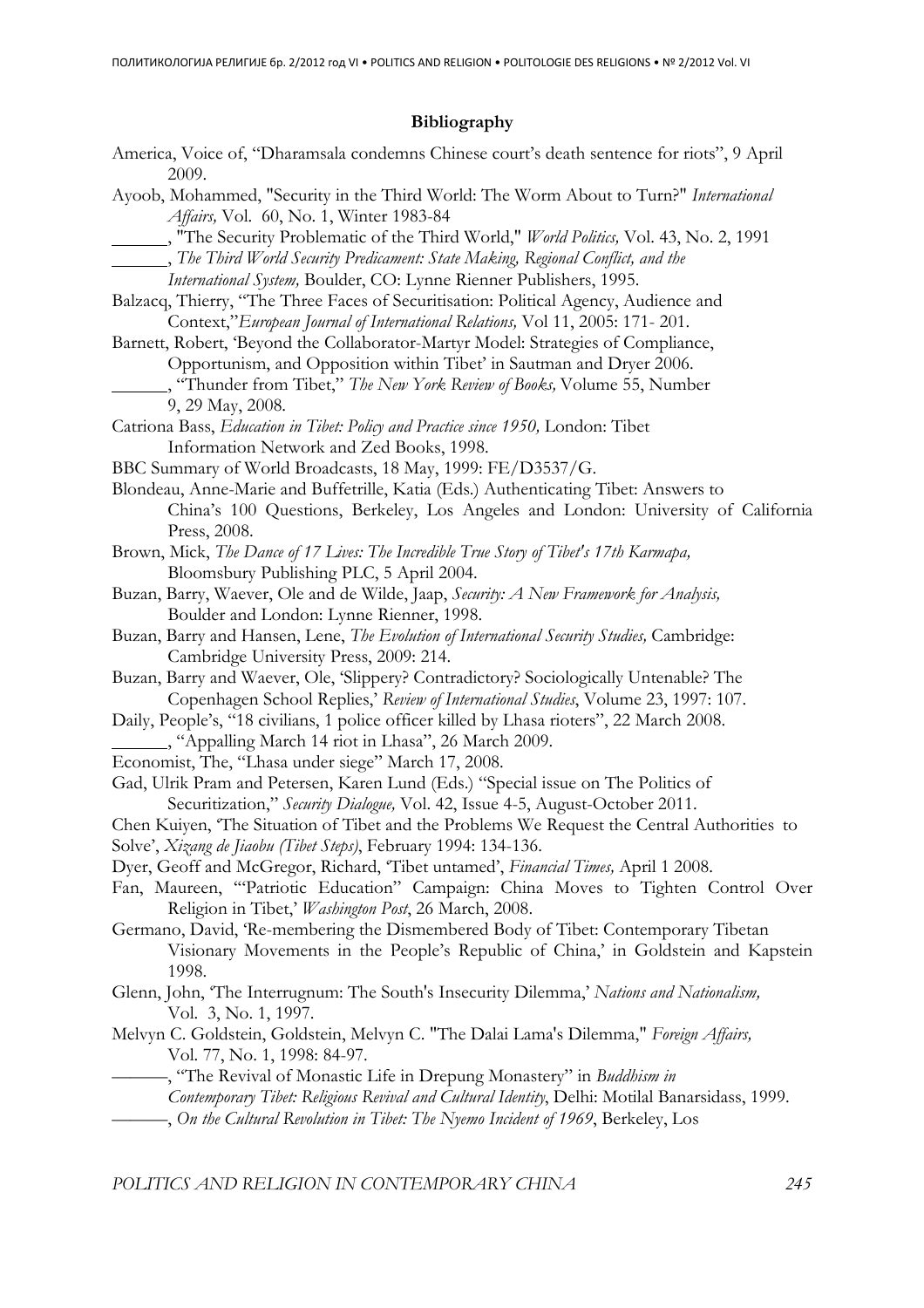Angeles and London: University of California Press, 2009.

- Melvyn C. Goldstein, Dawei Sherap and William R. Siebenschuh, *A Tibetan Revolutionary: The Political Life and Times of Bapa Phuntso Wangye*, Berkeley, Los Angeles and London: University of California Press, 2004.
- The Guardian, 'Tibetans protest against language curbs in Chinese schools,' 20 October, 2010.
	- ———, 'Tibetan student protests spread to Beijing' 22 October, 2010.
- Gyatso, Palden, *The Autobiography of a Tibetan Monk,* New York: Grove Press, 1997.
- Fairbanks, John King and Goldman, Merle, *China: A New History*, Cambridge MA: Harvard University Press, 2006.
- Institute, Ligmincha, https://www.ligmincha.org/.
- Isabel Hilton, The Search for the Panchen Lama, New York and London: W.W. Norton and Co., 1999.
- Hong, Yong-Pyo, *State Security and Regime Insecurity: President Syngman Rhee and the Insecurity Dilemma in South Korea, 1953-60,* Palgrave Macmillan, 1999.
- Job, Brian L. (Ed.) *The Insecurity Dilemma: National Security of Third World States*, Boulder, CO: Lynne Rienner, 1992.
- Kapstein, Mathew, "Concluding Reflections" in Melvyn C. Golstein and Mathew Kapstein (Eds.) *Buddhism in Contemporary Tibet: Religious Revival and Cultural Identity,* Delhi: Motilal Banarsidass Publishers, 1998.
- ———, "A Thorn in the Dragon's Side: Tibetan Buddhist Culture in China," in Morris Rossabi (Ed.) *Governing China's Multiethnic Frontiers,* Seattle and London: University of Washington Press, 2004: 230-69.
- Knaus, John Kenneth, *Orphans of the Cold War: America and the Tibetan Struggle for Survival*, New York: Public Affairs, 1999.
- Liu Xianzhao and Wei Shiming, 'On the protracted nature of the nationalities problem in the Socialist period,' *People's Daily*, 6 April, 1979. For English translation, see SWB, 1979: FE/6099/B/10.
- Network, Tibet Information, *A Poisoned Arrow: The Secret Report of the 10th Panchen Lama,* London, 1997.
- Norbu, Dawa, *China's Tibet Policy,* Richmond: Curzon, 2001.
- Rabgey, Tashi and Sharlho, Tseten Wangchuk, *Sino-Tibetan Dialogue in the Post-Mao Era: Lessons and Prospects*, Washington, D.C.: East-West Center, 2004.
- Rinpoche, Arjia, *Surviving the Dragon: A Tibetan Lama's Account of 40 Years under Chinese Rule,* New York: Rodale, 2010.
- Shakya, Tsering, *The Dragon in the Land of Snows: A History of Modern Tibet Since 1947,*  New York: 1999.
- Sheridan, Michael, 'Ethnic Repression in Tibet Masterminded by Faceless Chinese Trio,' *Times Online,* 23 March, 2008.
- Smith, Jr. Warren, *Tibetan Nation: A History of Tibetan Nationalism and Sino-Tibetan Relations*. Boulder: Westview Press, 1996.
- ———, *China's Tibet? Autonomy or Assimilation,* Lanham, Boulder, New York, Toronto and Plymouth: Rowman and Littlefield Publishers, 2008.
- Sorensen, Georg, 'After the Security Dilemma: The Challenges of Insecurity in Weak States and the Dilemma of Liberal Values,' *Security Dialogue,* Vol. 38, No. 3, 2007.
- Spenser, Richard, "China plans sweeping purge of Tibetan monasteries," *Telegraph*, 27 July, 2008.
- Stein, R.A., *Tibetan Civilisation,* London: Faber and Faber, 1972.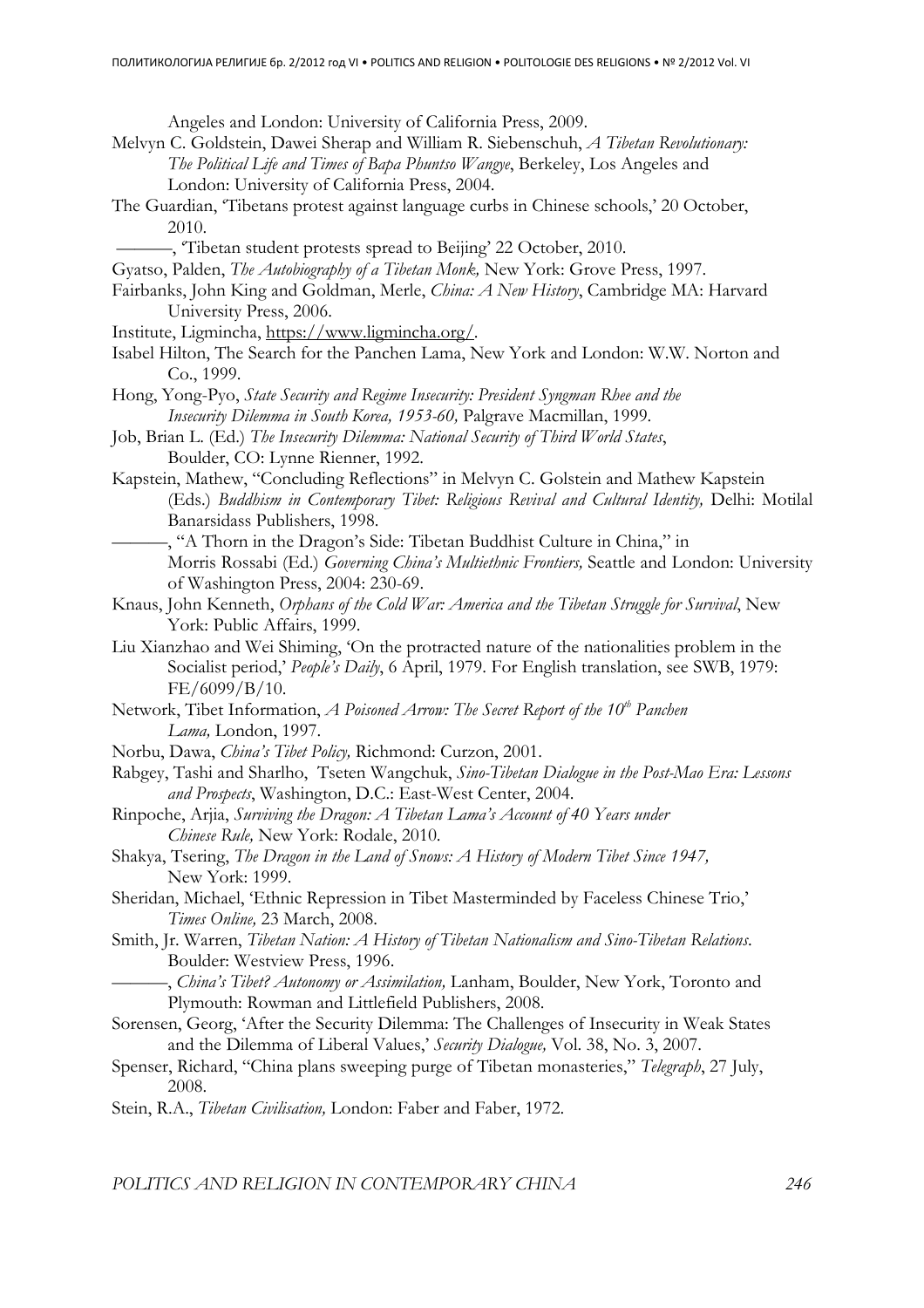| Williams, Michael C., "Words, Images, Enemies: Securitization and International Politic," |  |
|-------------------------------------------------------------------------------------------|--|
| International Studies Quarterly, Vol. 47, 2003: 511–31.                                   |  |

- Tenzin (TAR Deputy Party Secretary), 'Report of Speech to the First Regional Conference on Tibetan Language Teaching,' *Xizang Ribao, (Tibet Daily)*, 23 July, 1991.
- Tibet, International Campaign for (ICT), **'**Demolition of giant Buddha statue at Tibetan monastery confirmed by China' 14 June, 2007.

- , 'When the Sky Fell to Earth: The New Crackdown on Buddhism in Tibet,' 2004.
- , "Mass detentions of monks, suicides and despair as enforced condemnation of Dalai Lama provokes dissent," 29 April, 2008.
- , "Self-Immolation Fact Sheet," Last Updated: June 21, 2012.
- Times, Global, 'Foreign forces must not interfere in Tibetan Buddhism affairs: government,' 9 October, 2010.
- Topgyal, Tsering, "Insecurity Dilemma and the Tibetan Uprising in 2008," *Journal of Contemporary China,* Vol. 20, Issue No. 69, March, 2011: 183–203.

 , "The Insecurity Dilemma and the Sino-Tibetan Conflict", PhD Thesis, London School of Economics and Political Science, 2012.

- Tuttle, Gray. *Tibetan Buddhists in the Making of Modern China,* New York: Columbia University Press, 2005.
- Wang Lixiong, "Reflections on Tibet," *New Left Review,* Vol. 14, March-April 2002.
- Wangyal, Baba Phuntsok (Phunwang), *Witness to Tibet's History,* New Delhi: Paljor Publications, 2007.
- Woeser, Tsering, "Tibet Update (2)" *China Digital Times,*  http://chinadigitaltimes.net/2008/03/tibet-update-march-22-and-23/ (Accessed on 13 May, 2008).
	- , 'Abolishing Tibetan Language Education for the Sake of "Maintaining Stability"', *High Peaks, Pure Earth,* 13/06/2012; available at

http://highpeakspureearth.com/2012/abolishing-tibetan-language-education-for-thesake-of-maintaining-stability-by-woeser/.

 , "CCTV's Explanation for the Tibetan Self-Immolations," *High Peak, Pure Earth,* 18 June, 2012; available at http://highpeakspureearth.com/2012/cctvs-explanation-for-thetibetan-self-immolations-by-woeser/.

Wong, Edward, '50 Years after Revolt, Clampdown on Tibetans,' 4 March, 2009. ———. 'On Foot in the Mountains of Mystical Yunnan,' 5 April, 2009.

## **Tibetan Language and Official Documents**

كَتْمَ بِكَلَّةِ مِنْ الْكَلَّةِ الْكَتَابِيِّ (Tibet Daily), جِسِمَة مِنكَتْم بِكَتَابِيَّة الْكَتَابِيَّة بِ གཉིས་པ་། (Measures for dealing strictly with rebellious monasteries and individual monks and nuns: Order No. 2 of the People's Government of Kartze TAP)," 18 July, 2008; the Tibetan original is available at http://zw.tibet.cn/news/xz\_news/ttxw/200807/t20080718\_413324.htm.

ಹੱਘ'ਧ'गुब्'र्गणय'र्हेर'हे'| (Tsalpa Kunga Dorje), देव'घेर'र्गबर'र्ये'| (The Red Annals), दुर'र्गार'र्ब्ल'पज्ञर' འིན་ལས་། (Dhungkar Lobsang Thinley) (Ed.), Beijing: མི་རིགས་དཔེ་ན་ཁང་། (Nationalities Publishing House), 1993.

 <sup>, &#</sup>x27;Rare Protest as Tibetans Attempt to Save Buddhist Statue from Demolition', 1 November, 2007.